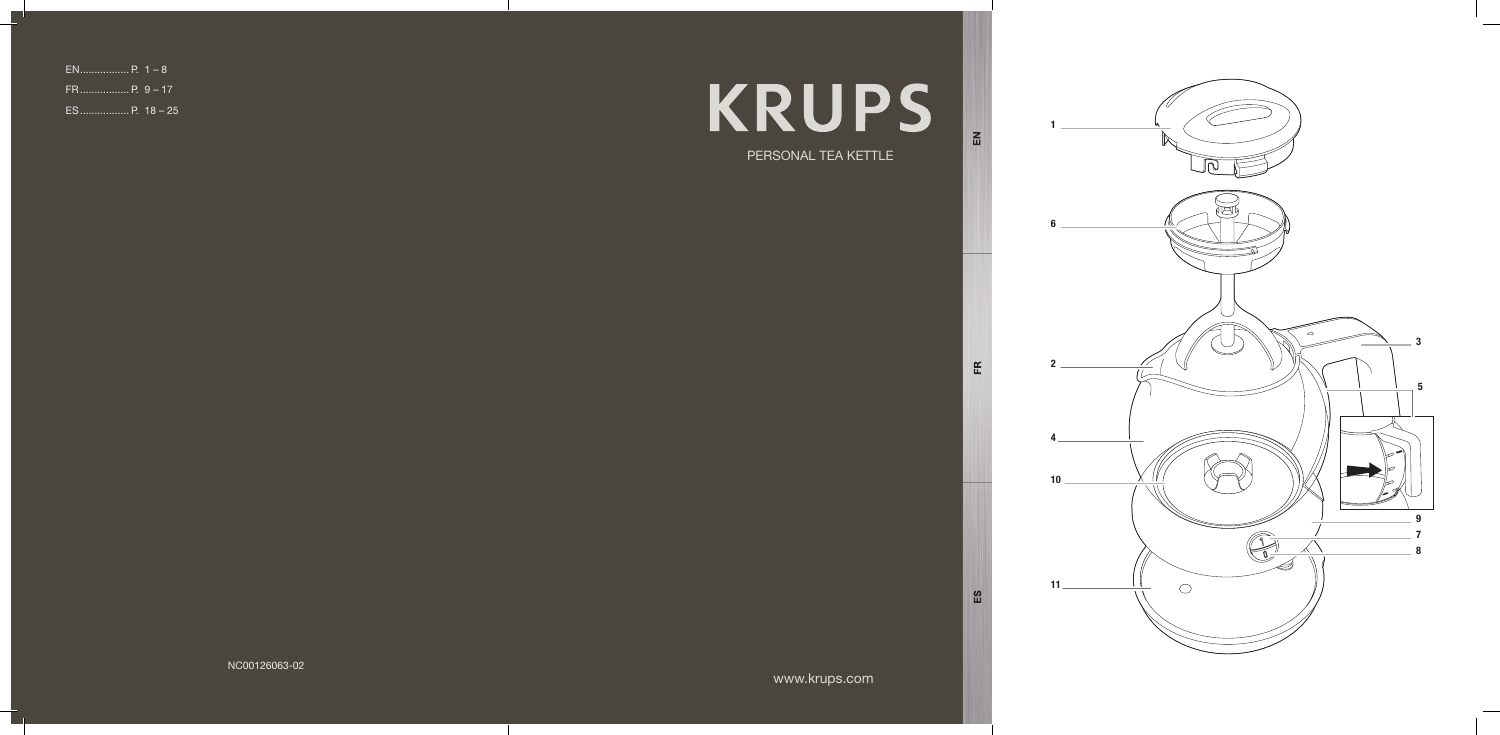



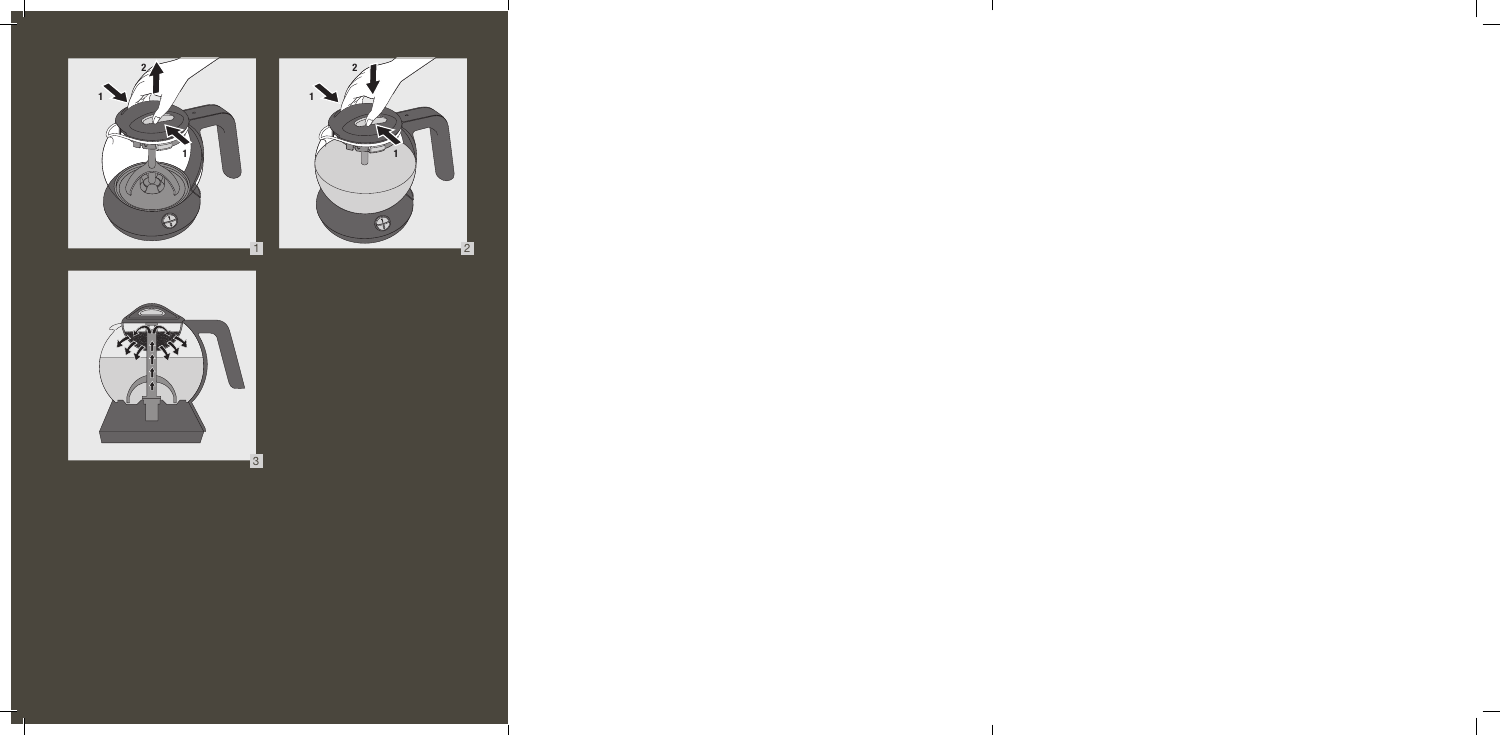# TABLE OF CONTENTS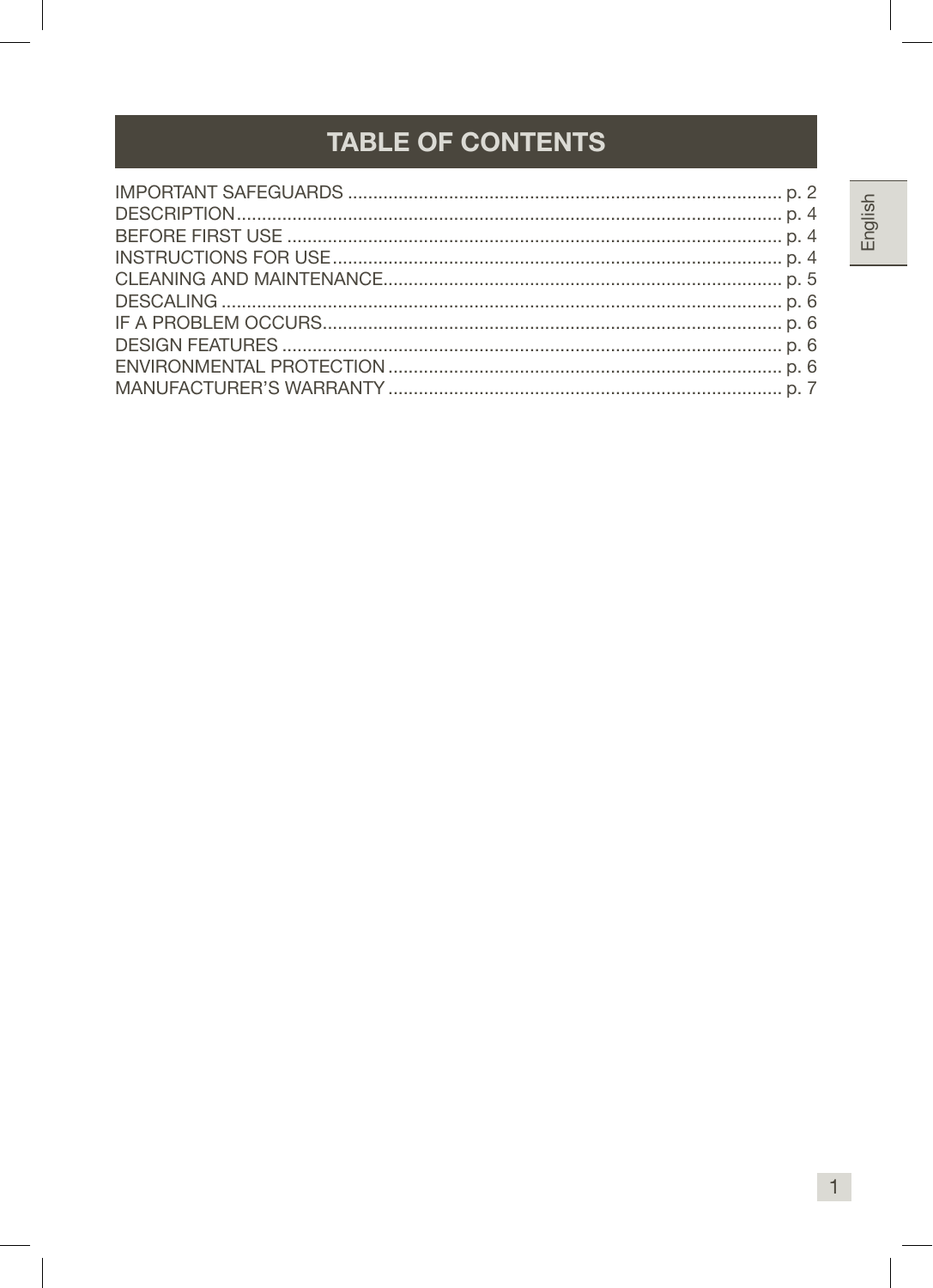#### IMPORTANT SAFEGUARDS

When using electrical appliances, basic safety precautions should always be followed to reduce the risk of fire, electric shock, and/or injury to persons including the following:

- Read all instructions
- Do not touch hot surfaces. Use handles or knobs.
- $\blacksquare$  To protect against fire, electric shock and injury to persons, do not immerse cord, plugs or machine in water or other liquid.
- Close supervision is necessary when any appliance is used by or near children.
- Unplug from outlet when not in use and before cleaning. Allow to cool before putting on or taking off parts, and before cleaning the appliance.
- Do not operate any appliance with a damaged cord or plug or after the appliance malfunctions, or has been damaged in any manner. Return appliance to the nearest authorized service facility for examination, repair or adjustment.
- $\blacksquare$  The use of accessory attachments not recommended by the appliance manufacturer may result in fire, electric shock or injury to persons.
- Do not use outdoors.
- Do not let cord hang over edge of table or counter, or touch hot surfaces.
- Do not place on or near a hot gas or electric burner, or in a heated oven.
- $\blacksquare$  Always attach plug to appliance first, then plug cord into the wall outlet. To disconnect, turn any control to the "off" position, then remove plug from wall outlet.
- Do not use appliance for other than intended use.
- Only use the appliance to heat water. Never heat other liquids in the appliance.

#### SAVE THESE INSTRUCTIONS

- $\blacksquare$  The container is designed for use with this appliance. It must never be used on a range top.
- Do not set a hot container on a wet or cold surface.
- Do not use a cracked container or a container having a loose or weakened handle.
- Do not clean container with cleansers, steel wool pads, or other abrasive material.
- Your appliance should only be used with its lid locked, with the base and the antiscale filter supplied.
- $\blacksquare$  Never touch the filter or the lid when the water is boiling.
- $\blacksquare$  Never open the lid when the water is boiling.
- $\blacksquare$  Scalding may occur if the lid is removed during the brewing cycles.



This machine is intended for household use only. Any servicing other than cleaning and user maintenance should be performed by the nearest authorized Krups Service Center. Visit our website at www.krupsusa.com in the USA or www.krups.ca in Canada or contact your respective country's Consumer Service department for the service center nearest to you, or contact your respective country's Consumer Service department. To reduce the risk of fire or electric shock, do not attempt to disassemble the machine. Repair should be done by an authorized Krups Service Center only.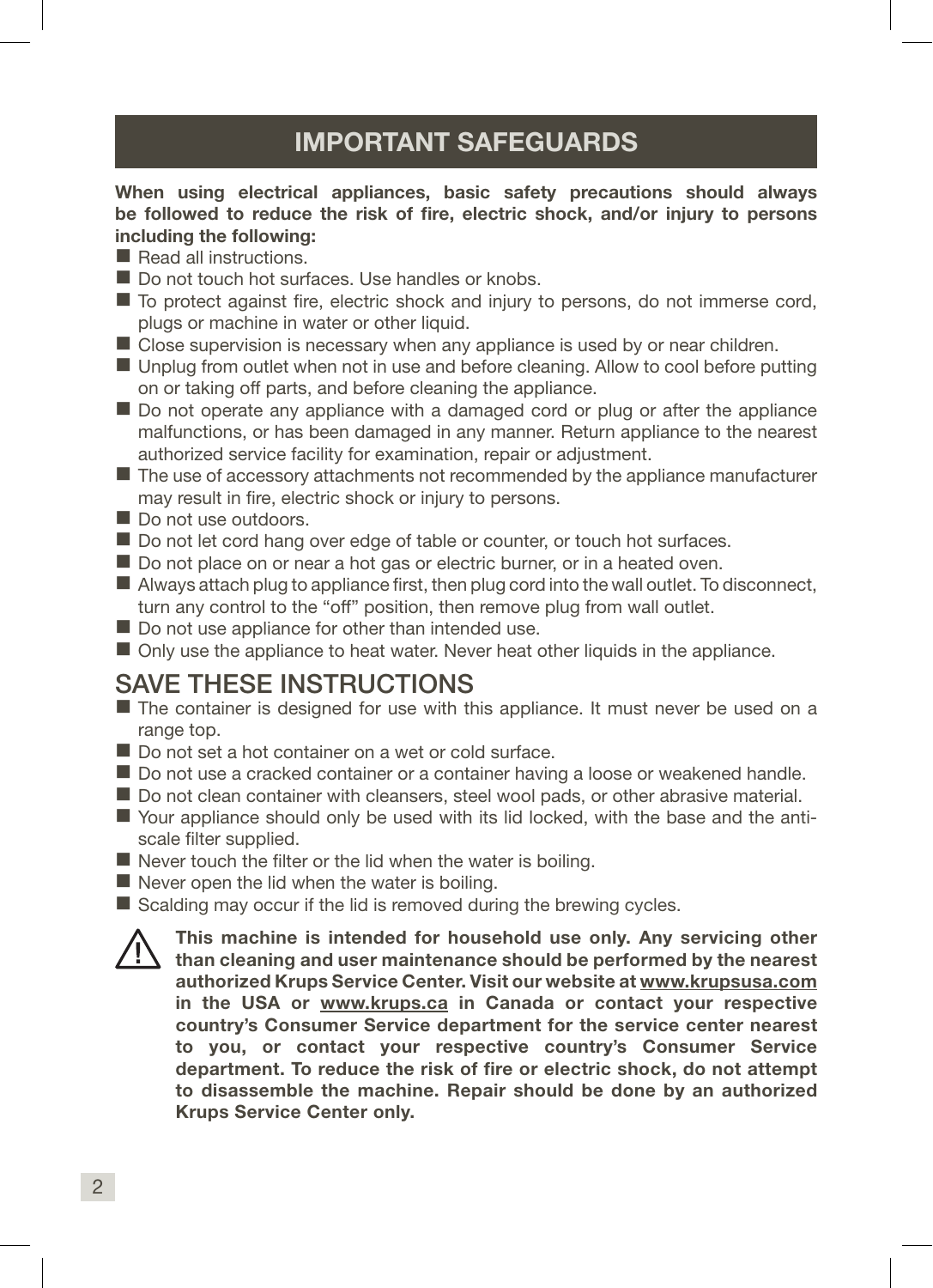#### SHORT CORD INSTRUCTIONS

- A. A short power cord or a detachable power cord is provided to reduce the risks of becoming entangled in or tripping over a longer cord accidentally.
- **B.** Longer detachable power cords or extension cords are available and may be used if care is exercised in their use.
- C. If a long detachable power cord or an extension cord is used:
	- 1) the marked electrical rating of the detachable power cord or extension cord should be at least as great as the electrical rating of the appliance.
	- 2) If the appliance is of the grounded type, the extension cord should be a grounding type 3-wire cord.
	- 3) the longer cord should be arranged so that it will not drape over the counter where it can be pulled on by children or tripped over accidentally. The appliance may have a polarized plug (one blade is wider than the other). To reduce the risk of electric shock, this plug is intended to fit into a polarized outlet only one way. If the plug does not fit fully into the outlet, reverse the plug. If it still does not fit, contact a qualified electrician. Do not attempt to modify the plug in anyway.

#### ADDITIONAL SAFETY INSTRUCTIONS

- $\blacksquare$  Only plug the appliance into a grounded power outlet. Check that the voltage on the rating plate of the appliance corresponds to that of your electrical installation.
- $\blacksquare$  Keep the appliance and its power cord away from any source of heat, from any wet or slippery surface and away from sharp angles.
- Never use the appliance in a bathroom or close to a water source.
- $\blacksquare$  Never use the appliance when your hands or feet are wet.
- **P** Place the appliance and its power cord well to the back of the work surface.
- Always unplug the power cord immediately if you observe any anomaly during operation.
- Never pull on the power cord to remove it from the wall outlet.
- Always remain vigilant when the appliance is on, and in particular be careful of the steam coming out of the spout which is very hot.
- Also be careful as the body of the stainless steel appliance becomes very hot during operation. Only touch the handle of the appliance.
- Never leave your hand or the power cord on the hot parts of the appliance.
- Never leave the appliance connected to its base during filling, pouring, cleaning or moving.
- Always use the filter during heating cycles.
- $\blacksquare$  Never move the appliance when it is in operation.
- $\blacksquare$  Protect the appliance from dampness and freezing.
- The warranty covers manufacturing defects and residential use only. Any breakage or damage resulting from a failure to comply with these instructions for use is not covered by the warranty.
- Any supply connection error will void the warranty.
- $\blacksquare$  The warranty does not cover appliances that fail to operate or operate badly due to a failure to perform descaling operations.
- Never use scouring pads for cleaning purposes.
- $\blacksquare$  To remove the anti-scale filter, remove the appliance from its base and allow it to cool down.
- Never use any de-scaling method other than the one recommended.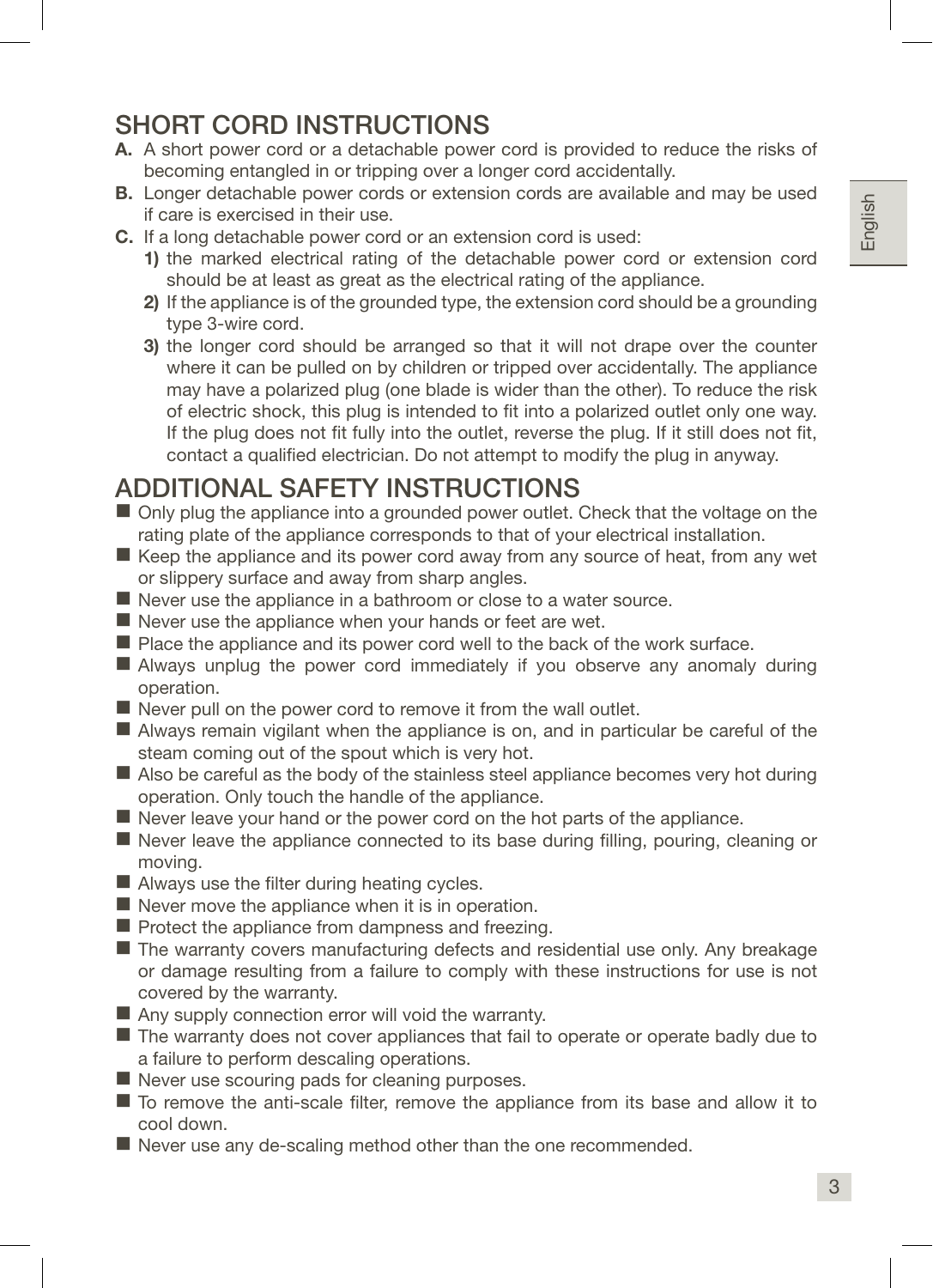- All appliances are subject to strict quality control procedures. These include actual usage tests on randomly selected appliances, which would explain any traces of use.
- This appliance is not designed to be used by children or people without knowledge or experience with the product, unless they are supervised or given prior instruction concerning use of the appliance by a person responsible for their safety.
- $\blacksquare$  Keep the appliance out of reach of children.
- Children should be supervised to ensure that they do not play with the appliance.
- $\blacksquare$  Never heat the appliance when it is empty.
- $\blacksquare$  Never fill the appliance past the maximum water level mark, nor below the minimum water level mark. If the appliance is too full, some water may spray out.
- Your appliance is designed for residential use only.



Krups reserves the right to modify the characteristics or components at any time in the interests of the consumer.

#### **DESCRIPTION**

- 1 Self-locking removable lid
- 2 Spout
- 3 Handle
- 4 Glass kettle
- 5 Water level
- 6 Brewing basket
- 7 Start button
- 8 Manual stop button
- 9 On indicator light
- 10 Bottom heating element
- 11 **Electrical base**
- BEFORE FIRST USE
- $\blacksquare$  Remove all packaging, labels or accessories on the inside and outside of the product. Set the length of the power cord by unwinding it from under the base. Wedge the cord into the slot on the base.
- Operate your appliance as follows:
	- Fill the glass kettle with water up to the maximum level line.
	- $-$  Start by pressing the start button (7) and wait for the appliance to automatically stop after the cycle is done.
	- Empty the water from the kettle.
	- Rinse the kettle.
- $\blacksquare$  Handle the kettle with care as it can be hot.
- $\blacksquare$  To avoid thermal shocks: do not splash or fill the kettle with cold water when it is still hot.

#### INSTRUCTIONS FOR USE

- Remove the lid and the brewing basket (Fig 1), by pushing the buttons on the side of the lid inward.
- $\blacksquare$  Fill the kettle with the desired quantity of water
- Never fill the kettle above the maximum water level, nor below the minimum level.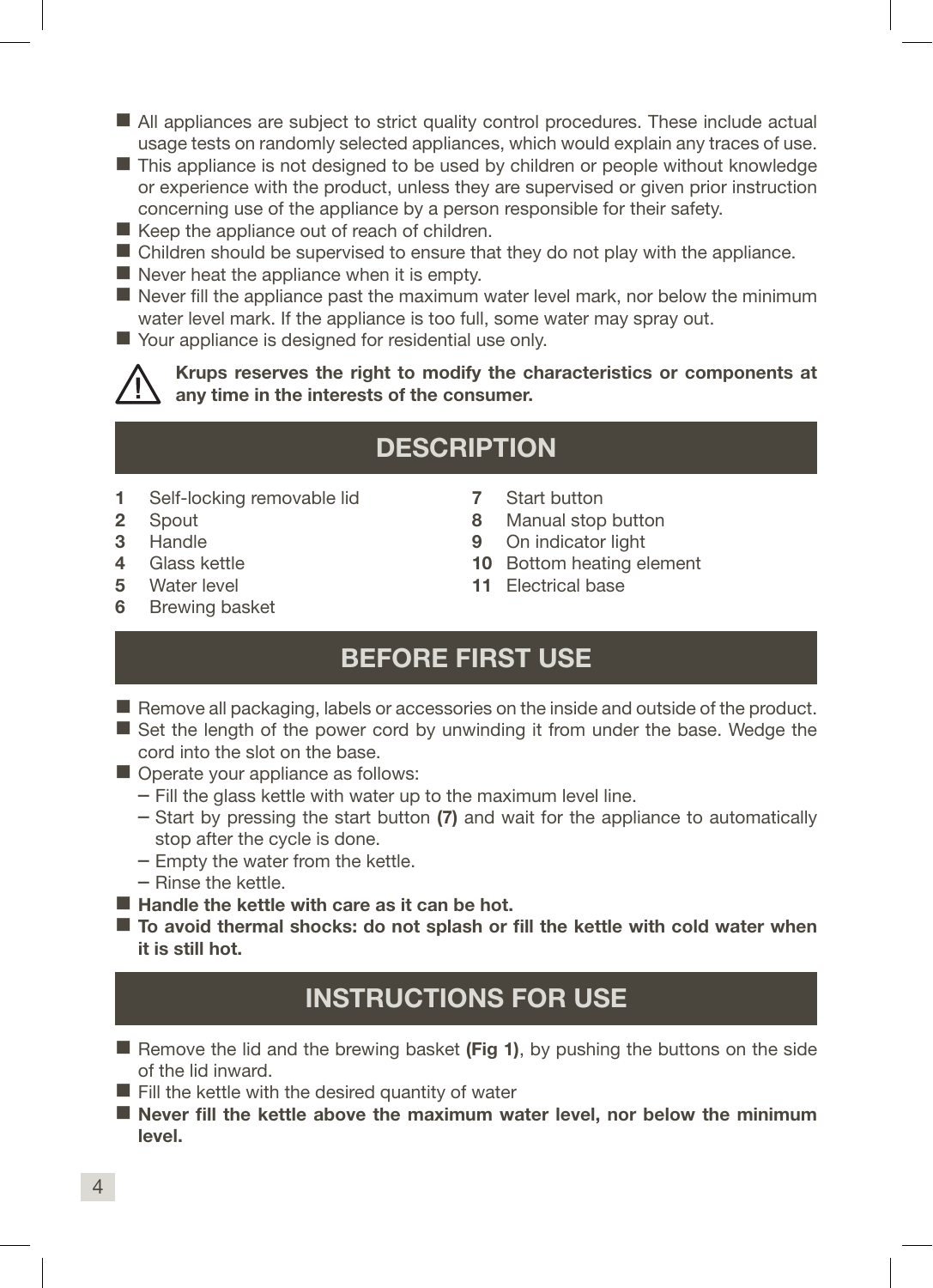- Detach the brewing basket (6) from the lid (1) by pushing the basket up slightly and pushing it to the left.
- $\blacksquare$  Place loose tea or tea bags in the brewing basket (6). Remove the paper label from the tea bags before placing them into the brewing basket.

As a basic guideline use 1 liter of water for 1 bag/1 spoonful of tea for a lighter tea, 2 bags/2 spoonfuls of tea for a fairly stronger tea, 3 bags/3 spoonfuls of tea for a strong tea.

- **Replace the lid by placing it on the brewing basket and inserting the knobs on the** top of the basket in the slots of the lid, once in place turn the basket to the right and pull down to lock it into place.
- **Press the buttons on the lid and position the rod attached to the lid into the hole at** the bottom of the pot, taking care to ensure that the washer at the bottom of the rod is correctly centered in the hole.
- IMPORTANT: Never attempt to position the brewing basket first and then the lid on the teapot as you are likely to damage the plastic parts. Carefully follow the instructions.
- Release the buttons on the lid to lock it automatically onto the pot (Fig 2).
- Start the kettle by pressing the start button  $(7)$ .
- $\blacksquare$  The water will be drawn into the bottom of the kettle and heated before going up into the pump and saturating the tea leaves and then running out through the brewing basket (Fig 3).
- After 5 to 12 minutes, according to the quantity of water, your tea will be brewed and the light will go off.
- Note: the brew can be stopped manually to obtain a cooler and/or less strongly brewed drink. To do so, press the stop button (8).

#### CLEANING AND MAINTENANCE

 $\blacksquare$  The combination of limestone and tannin (brown deposit) from your tea in your kettle can lead to impaired performance (tea not infused properly or not hot enough).

Furthermore, the taste of the tea can flavor the appliance and is likely to impair the taste of the various varieties you may brew later

To avoid this happening, the whole kettle needs to be cleaned **after each use**.

# To clean your kettle: – Unplug it.

- 
- Let it cool down.
- Rinse the inside of the glass pot with a wet sponge and wipe the plastic parts with a wet cloth.
- Put the brewing basket and lid under hot water using your usual dishwashing liquid.
- Always check that the electrical connections remain dry.
- **DO NOT USE scouring pads or any abrasive liquid, especially on the bottom** heating assembly, as this could damage your kettle.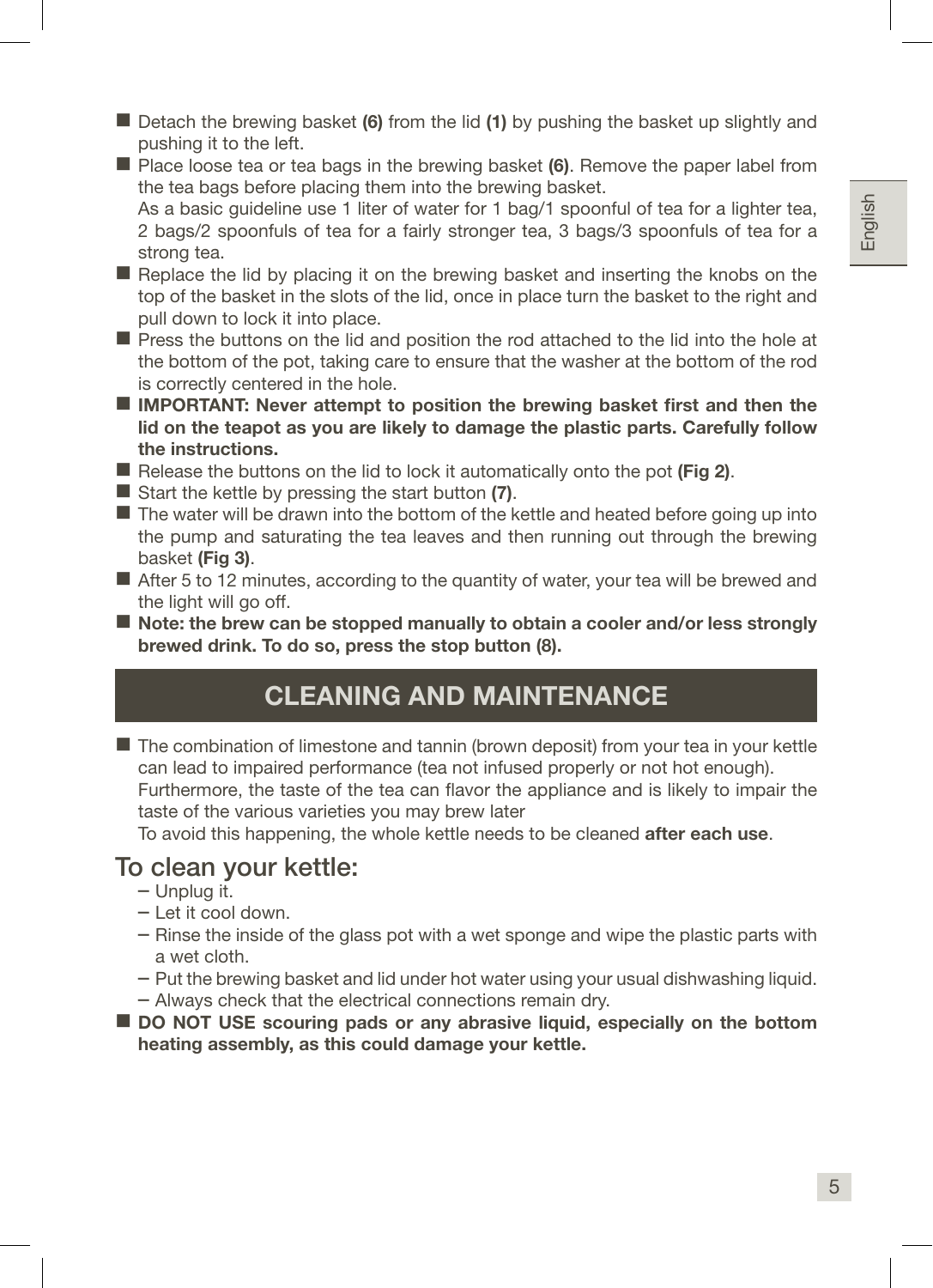#### DESCALING

**Descale your kettle regularly, preferably every 20 to 40 uses, and more often if your** water contains a lot of limestone or minerals.

#### To descale your kettle:

- Use commercially available white vinegar:
	- Fill the kettle with 1/2 liter of vinegar,
	- Let this stand for 1 hour cold,
	- Empty your kettle and rinse it 5 or 6 times. Repeat if necessary.
- $\blacksquare$  Never use another method for descaling than what is recommended in this instruction manual.

#### IF A PROBLEM OCCURS

- $\blacksquare$  If the kettle fails to work, make certain:
	- that it has been correctly plugged in
	- that it does not contain limescale
	- that the disc at the bottom of the brewing basket's rod is not blocked with debris.
	- that it was correctly filled with water; if not, refill with water and then press the start button again.
	- However, if your kettle still fails to operate, call our Customer Service Line: 800-526-5377 - United States

or consult our web site: www.krupusa.com

#### DESIGN FEATURES

- $\blacksquare$  Power and voltage are shown on the appliance.
- Min. capacity: 0.3 liters.
- Max. capacity: 1 liter.

#### ENVIRONMENTAL PROTECTION



#### Let's all help protect the environment!

- Your appliance contains many recoverable or recyclable materials.
- $\supset$  Take it to a local, civic waste collection point.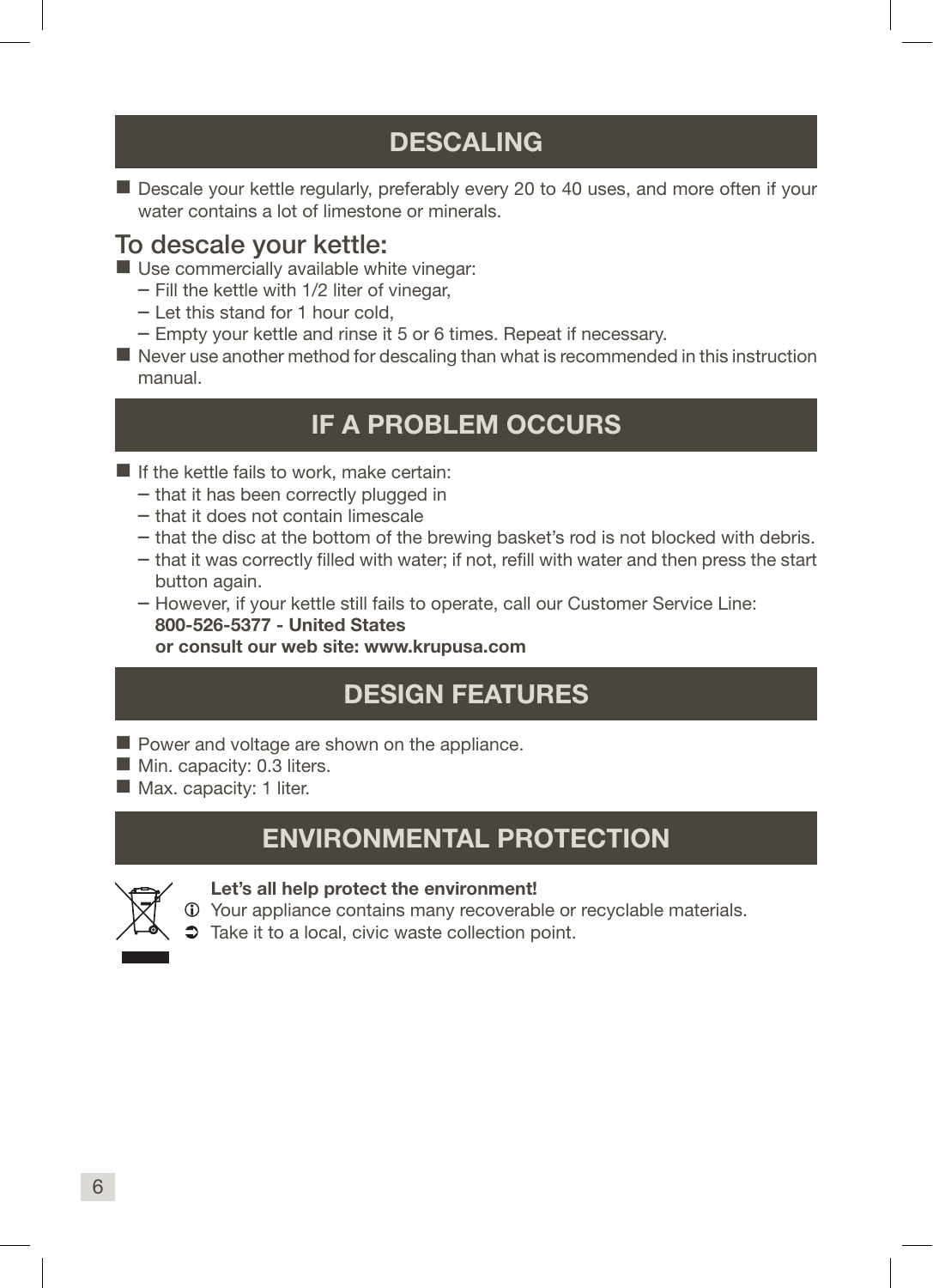#### : www.krups.com

With a strong commitment to the environment, most of Krups products are repairable during and after the warranty period. Before returning any defective products to the point of purchase, please call Krups consumer service directly at the phone number below for repair options.

#### Your help to sustain the environment is appreciated!

#### The Warranty

This product is guaranteed by Krups for a period of 2 years against any manufacturing defect in materials or workmanship, starting from the initial date of purchase.

The manufacturer's warranty by Krups is an extra benefit which does not affect consumer's Statutory Rights.

The Krups warranty covers all costs related to restoring the proven defective product so that it conforms to its original specifications, through the repair or replacement of any defective part and the necessary labor. At Krups's choice, a replacement product may be provided instead of repairing a defective product. Krups's sole obligation and your exclusive resolution under this warranty are limited to such repair or replacement.

#### Conditions & Exclusions

The Krups warranty only applies within USA, Canada & Mexico, and is valid only on presentation of a proof of purchase. The product can be taken directly in person to an authorized service centre or must be adequately packaged and returned, by recorded delivery (or equivalent method of postage), to a Krups authorized service centre. Full address details for each country's authorized service centre are listed on the Krups website (www.krups.com) or by calling the appropriate telephone number listed below to request the appropriate postal address.

Krups shall not be obliged to repair or replace any product which is not accompanied by a valid proof of purchase.

This warranty will not cover any damage which could occur as a result of misuse, negligence, failure to follow Krups instructions, use on current or voltage other than as stamped on the product, or a modification or unauthorized repair of the product. It also does not cover normal tear and wear, maintenance or replacement of consumable parts, and the following:

- using the wrong type of water
- scaling (any de-scaling must be carried out according to the instructions for use);
- ingress of water, dust or insects into the product;
- mechanical damages, overloading
- damages or bad results due to wrong voltage or frequency
- accidents including fire, flood, lightning, etc
- professional or commercial use
- damage to any glass or porcelain ware in the product

This warranty does not apply to any product that has been tampered with, or to damages incurred through improper use and care, faulty packaging by the owner or mishandling by any carrier.

English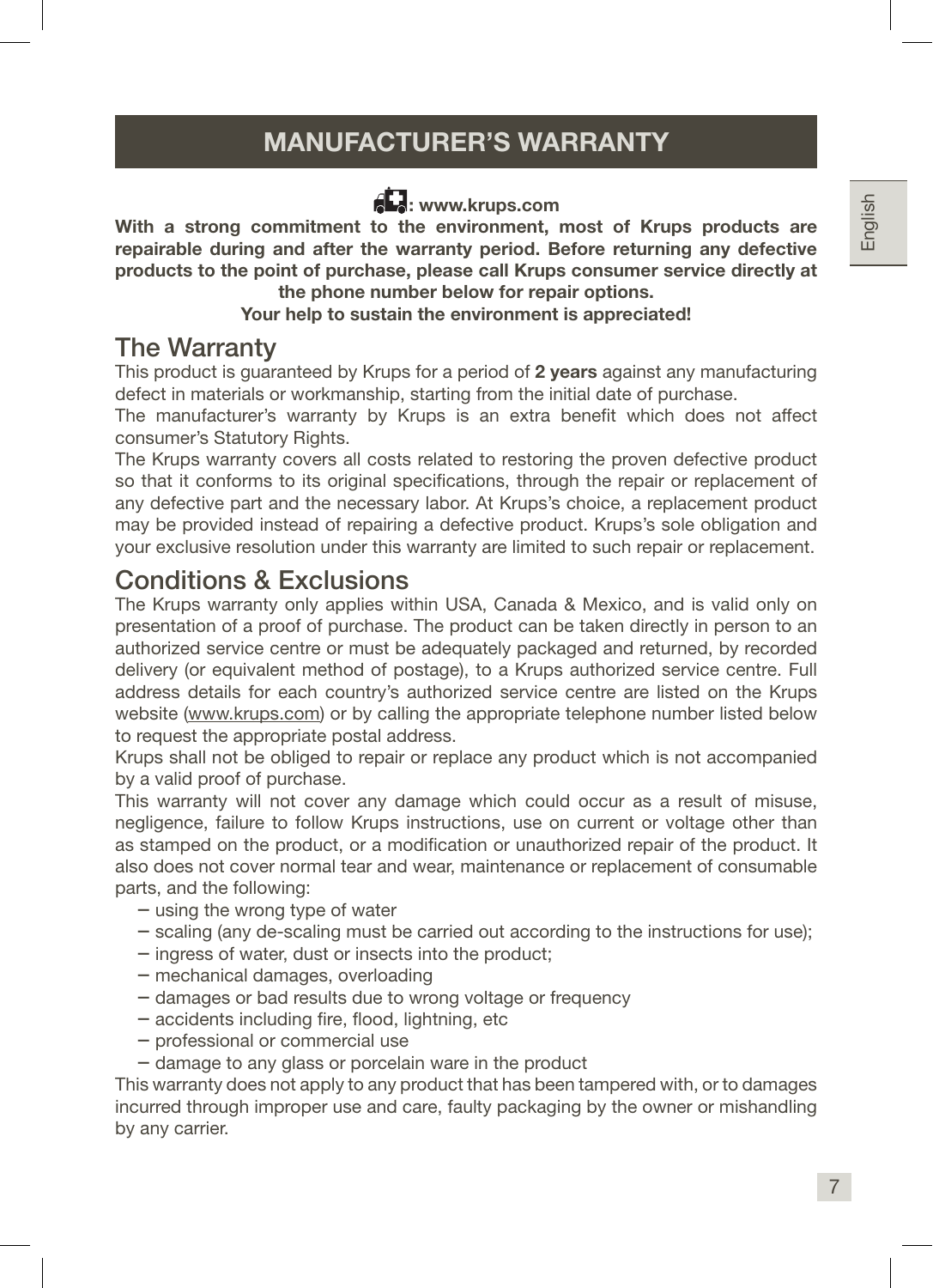The Krups manufacturer's warranty applies only for products purchased and used in USA, Canada & Mexico. Where a product purchased in one country and then used in another one:

- a) The Krups guarantee duration is the one in the country of usage of the product, even if the product was purchased in another listed country with different guarantee duration.
- b) The Krups guarantee does not apply in case of non conformity of the purchased product with the local standards, such as voltage, frequency, power plugs, or other local technical specifications
- c) The repair process for products purchased outside the country of use may require a longer time if the product is not locally sold by Krups
- d) In cases where the product is not repairable in the new country, the Krups guarantee is limited to a replacement by a similar product or an alternative product at similar cost, where possible.

#### Consumer Statutory Rights

This Krups manufacturer's warranty does not affect the statutory rights a consumer may have or those rights that cannot be excluded or limited, nor rights against the retailer from which the consumer purchased the product. This warranty gives a consumer specific legal rights, and the consumer may also have other legal rights which vary from State to State or Country to Country or Province to Province. The consumer may assert any such rights at his sole discretion.

| <b>CANADA</b> | <b>GROUPE SEB</b><br><b>CANADA</b><br>345 Passmore<br>Avenue<br>Toronto, ON<br><b>M1V3N8</b> | <b>MEXICO</b> | Groupe SEB<br><b>MEXICO</b><br>S.A. de C.V.<br>Goldsmith 38<br>Desp. 401<br>Col. Polanco<br>Delegacion Miguel<br>Hildalgo<br>11 560 Mexico<br>D.F. MEXICO | U.S.A. | <b>GROUPE SEB</b><br><b>USA</b><br>2121 Eden Road<br>Millville,<br>NJ 08332 |
|---------------|----------------------------------------------------------------------------------------------|---------------|-----------------------------------------------------------------------------------------------------------------------------------------------------------|--------|-----------------------------------------------------------------------------|
|               | 1-800-418-3325                                                                               |               | 01800 1128325                                                                                                                                             |        | 800-526-5377                                                                |

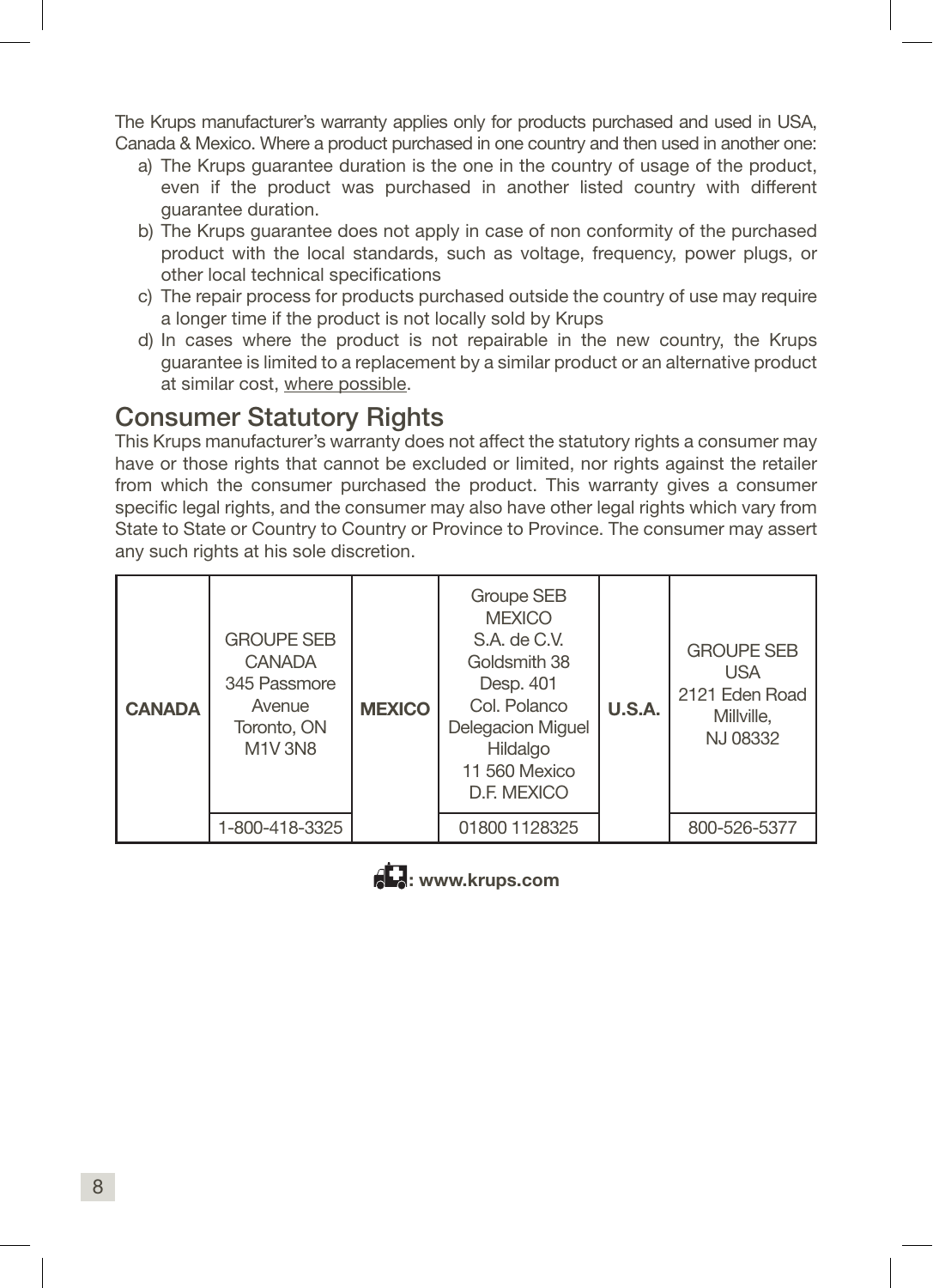# **TABLE DES MATIÈRES**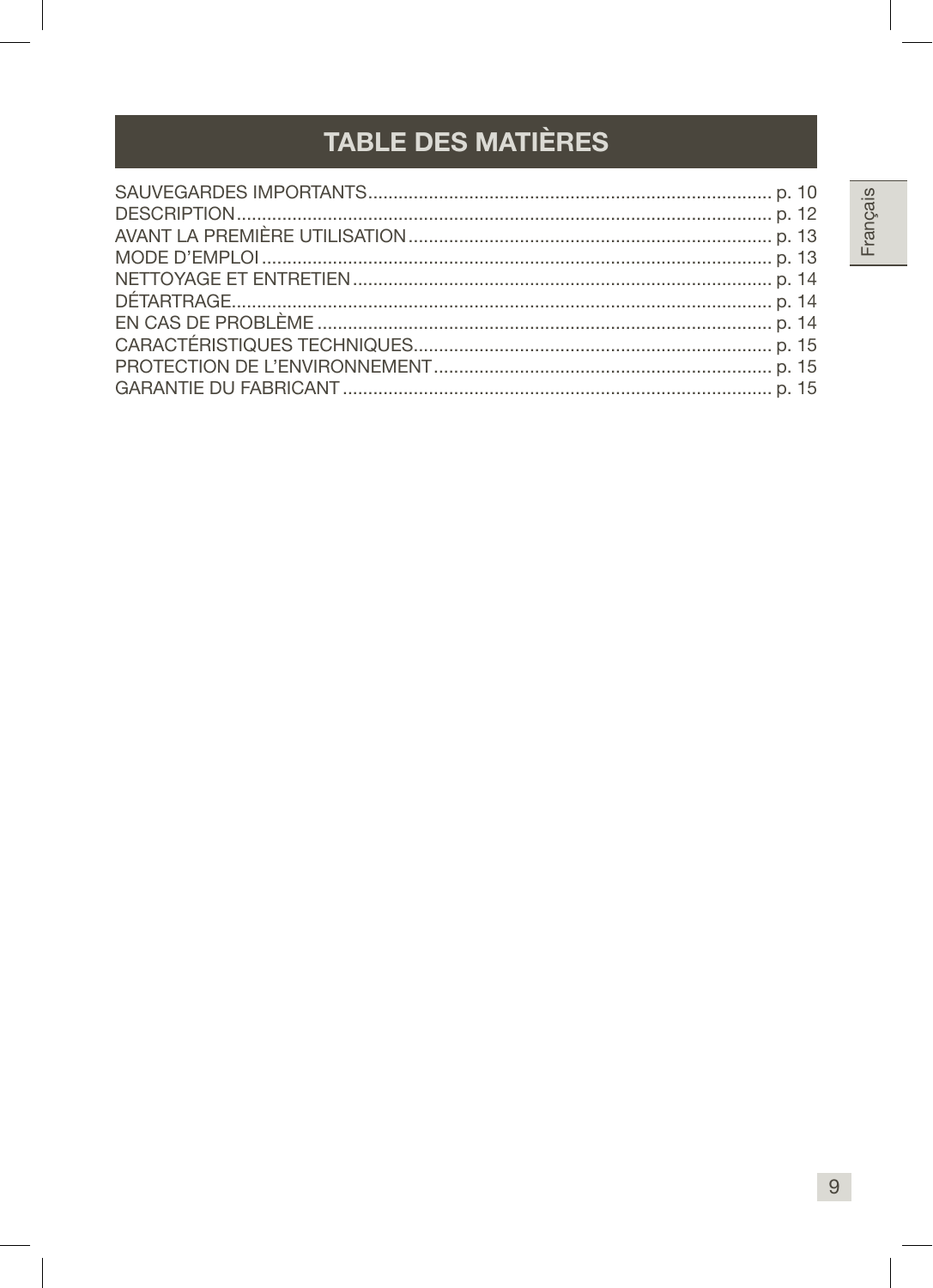#### SAUVEGARDES IMPORTANTS

Lorsque vous utilisez un appareil électrique, des consignes de sécurité élémentaires doivent toujours être observées pour réduire les risques d'incendie, de choc électrique et de blessures, y compris les suivantes :

- Lire toutes les instructions.
- Ne pas toucher aux surfaces chaudes. Utiliser les poignées ou les boutons.
- Pour se protéger des incendies, des chocs électriques et des blessures, ne pas immerger la machine dans l'eau ni dans tout autre liquide.
- Il convient de surveiller les enfants étroitement lorsque l'appareil est utilisé par ou à proximité des enfants.
- Débrancher l'appareil de la prise murale lorsqu'il n'est pas utilisé ou pour le nettoyer. Laisser l'appareil refroidir avant d'ajouter ou d'enlever des pièces.
- Ne pas utiliser un appareil électrique avec un cordon d'alimentation ou une prise endommagé, quand l'appareil fonctionne mal, ou s'il a été endommagé de quelque manière que ce soit. Retourner tout appareil défectueux au centre de service agréé le plus près afin qu'il soit examiné, ajusté ou réparé.
- L'utilisation d'accessoires non recommandés ni vendus par le fabricant peut causer des incendies, des chocs électriques ou des blessures.
- Ne pas utiliser à l'extérieur.
- Le cordon ne doit pas pendre de la table ou du comptoir, ni entrer en contact avec des surfaces chaudes.
- Ne pas placer sur ou près d'un brûleur chaud au gaz ou électrique, ni dans un four chaud.
- Toujours premièrement brancher le cordon à l'appareil, et ensuite brancher le cordon dans la prise de courant murale. Afin de débrancher, tourner toute commande à la position "arrêt", et enlever la fiche de la prise de courant murale.
- Ne pas utiliser l'appareil pour une autre fonction que celle pour laquelle il a été conçu.
- Utiliser seulement cet appareil pour chauffer l'eau. Ne pas chauffer d'autres liquides dans l'appareil.

#### GARDER CES CONSIGNES POUR RÉFÉRENCE ULTÉRIEURE

- Le récipient est concu pour un emploi avec cet appareil. Il ne doit jamais être utilisé sur un plan de cuisson.
- Ne pas placer le récipient chaud sur une surface mouillée ou froide.
- Ne pas utiliser un récipient fêlé ou qui présente une faiblesse au niveau de la poignée.
- Ne pas nettoyer le récipient avec des nettoyants, des éponges métalliques ni avec tout autre produit abrasif.
- N'utiliser votre appareil que lorsque son couvercle est enclenché et que la base et le filtre anticalcaire sont installés.
- Ne jamais toucher le filtre ou le couvercle quand l'eau est en train de bouillir.
- Ne jamais ouvrir le couvercle quand l'eau est en train de bouillir.
- Risque de brûlures si le couvercle est enlevé pendant les cycles d'infusion.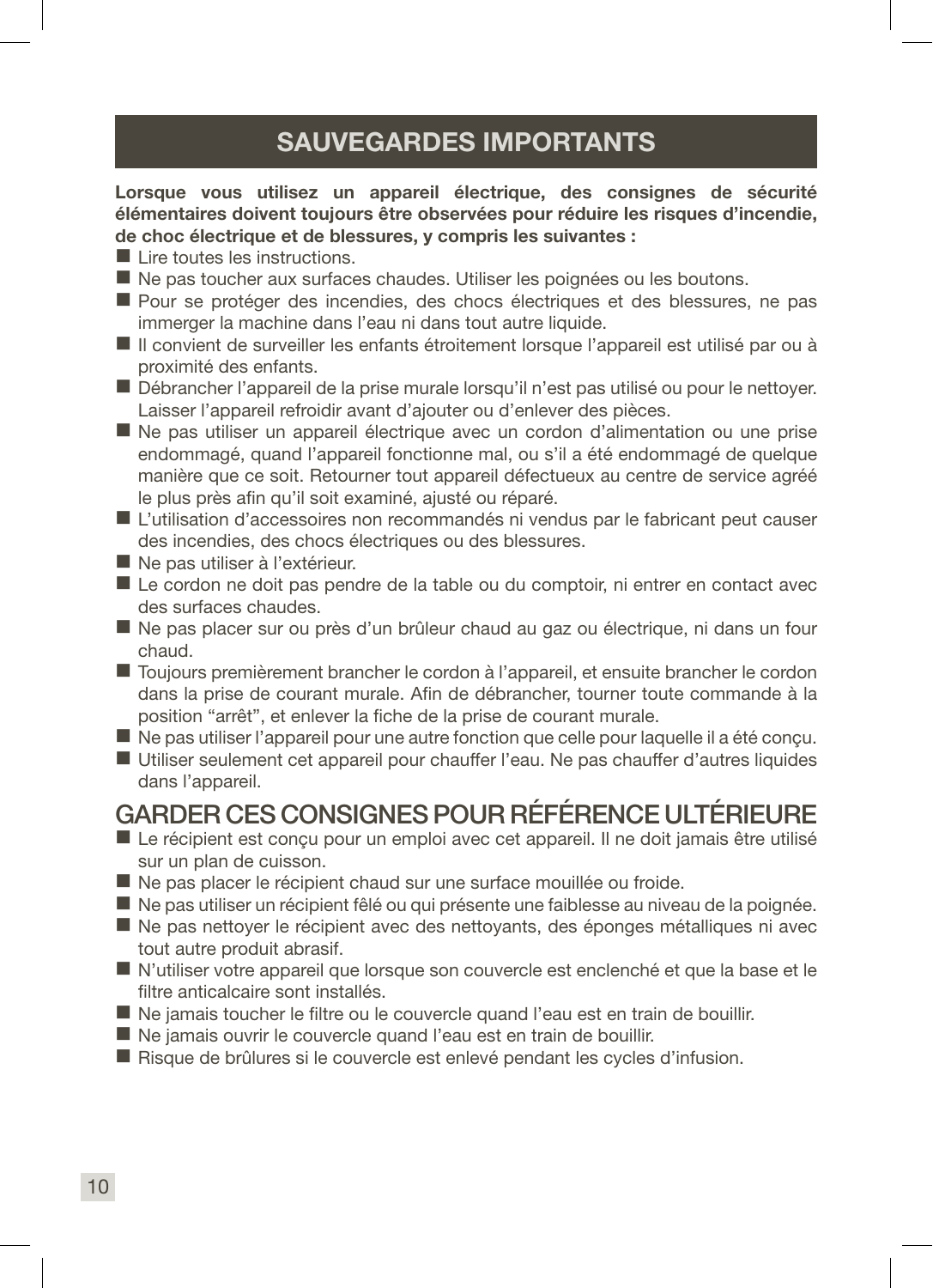Cet appareil est conçu pour un usage domestique seulement. Tout entretien et toutes réparations autre que le nettoyage devraient être réalisé par l'installation de réparation agréée par Krups la plus près. Consulter notre site web à www.krupsusa.com aux É.-U. ou www.krups.ca au Canada, contacter le département de service à la clientèle de votre pays respectif pour savoir là où se trouve l'installation de réparation la plus près de vous, ou contacter le service à la clientèle de votre pays respectif. Afin de réduire le risque d'incendie ou de décharge électrique, ne pas tenter de démonter l'appareil. Toute réparation devrait seulement être réalisée par un centre de réparation agréé par Krups.

#### CONSIGNES POUR L'UTILISATION DU CORDON COURT

- A. Un cordon électrique court ou détachable est fourni afin de réduire les risques d'empêtrement dans le cordon et de trébuchement accidentel sur un plus long cordon.
- B. Des cordons électriques amovibles plus longs ou des rallonges sont disponibles et peuvent être utilisés si l'on fait preuve de prudence et de diligence lors de leur emploi.
- C. Si un plus long cordon électrique amovible ou une rallonge est utilisé :
	- 1) la capacité nominale du cordon électrique amovible ou de la rallonge devrait être au moins aussi élevée que celle de l'appareil.
	- 2) Si l'appareil est mis à la terre, la rallonge doit être un cordon trifilaire muni d'une fiche de terre.
	- 3) Le plus long des cordons doit être disposé afin qu'elle ne dépasse pas du côté du comptoir, là où il pourrait être tiré par les enfants ou pourrait représenter un risque de trébuchement accidentel. Il se peut que l'appareil ait une fiche polarisée (une des broches est plus large que l'autre). Afin de réduire le risque de décharge électrique, cette fiche est conçue pour rentrer dans une prise de courant polarisée d'une seule façon. Si la fiche n'entre pas entièrement dans la prise de courant, inverser la fiche. Si la fiche ne rentre toujours pas, contactez un électricien agréé. Ne pas tenter de modifier la prise de courant de quelque manière que ce soit.

### CONSIGNES DE SÉCURITÉ SUPPLÉMENTAIRES

- Ne brancher l'appareil que dans une prise mise à la terre. Vérifiez que la tension sur la plaque signalétique de l'appareil correspond à celle de votre installation électrique.
- Garder l'appareil et son cordon électrique loin de toute source de chaleur, de toute surface mouillée ou glissante et de tout angle tranchant.
- Ne jamais utiliser l'appareil dans une salle de bain ou près d'une source d'eau.
- Ne jamais utiliser l'appareil lorsque vos mains ou pieds sont mouillés.
- Placer l'appareil et son cordon électrique bien vers l'arrière de la surface de travail.
- Toujours débrancher le cordon électrique immédiatement si vous observez une anomalie quelconque lors de son fonctionnement.
- Ne jamais tirer sur le cordon électrique pour l'enlever de la prise de courant murale.
- Toujours rester vigilant quand l'appareil est allumé, et en particulier, faire attention à la vapeur qui sort du bec lorsqu'il est très chaud.
- Faire également attention au corps de l'appareil en acier inoxydable, qui devient très chaud lors de son fonctionnement. Ne toucher que la poignée de l'appareil.
- Ne jamais laisser votre main ou le cordon électrique sur les parties chaudes de l'appareil.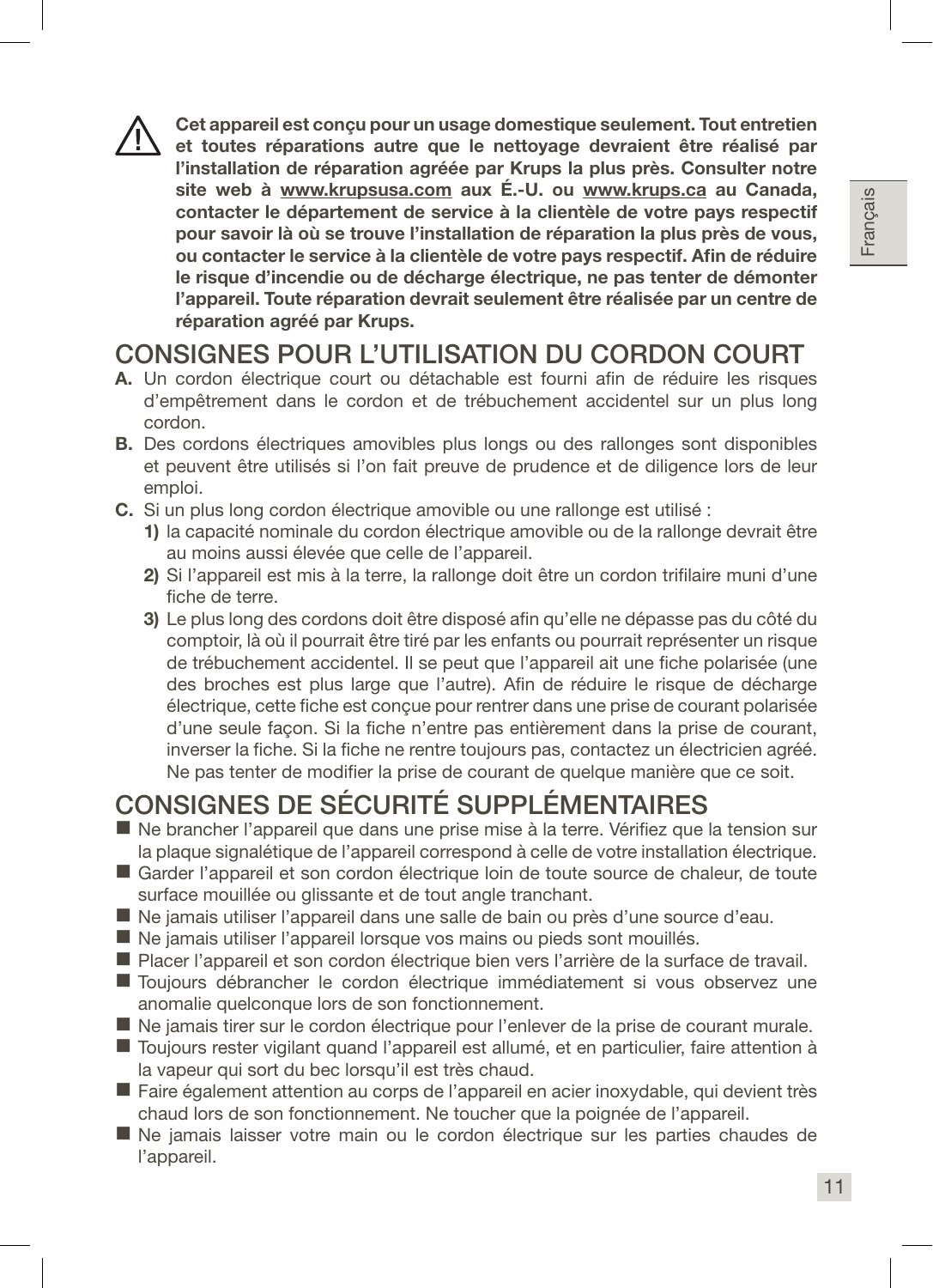- Ne jamais laisser l'appareil connecté à sa base lors du remplissage, versage, nettoyage ou déplacement.
- Toujours utiliser le filtre pendant les cycles de chauffage.
- Ne jamais déplacer l'appareil lors qu'il est en marche.
- Protéger l'appareil contre l'humidité et le gel.
- La garantie couvre les défauts de fabrication et l'usage résidentiel uniquement. Tout bris ou dommage résultant du non-respect de ces consignes d'emploi ne sont pas couverts par la garantie.
- Tout erreur de branchement annulera la garantie.
- $\blacksquare$  La garantie ne couvre pas les appareils qui ne fonctionnent pas ou qui fonctionnement mal en raison d'un manquement à l'obligation d'effectuer les opérations de détartrage.
- Ne jamais employer les tampons à récurer pour des fins de nettoyage.
- Pour enlever le filtre anticalcaire, enlever l'appareil de sa base et laisser le refroidir.
- $\blacksquare$  Ne jamais employer une méthode de détartrage autre que celle recommandée.
- Tout appareil est soumis à des procédures de contrôle qualité très stricts. Celles-ci comprennent des tests d'utilisation réelle sur des appareils sélectionnés au hasard, ce qui explique tout trace d'usage.
- Cet appareil n'est pas conçu pour l'emploi par des enfants et des personnes n'ayant aucune connaissance ou expérience avec le produit, à moins qu'ils ne soient surveillés ou ne reçoivent des instructions préalables relatives à l'emploi de l'appareil, données par une personne responsable de leur sécurité.
- Garder l'appareil hors de la portée des enfants.
- Les enfants doivent être surveillés afin de s'assurer qu'ils ne jouent pas avec l'appareil.
- Ne jamais chauffer l'appareil quand il est vide.
- Ne jamais remplir l'appareil par dessus la marque du niveau maximal d'eau, ni par dessous la marque du niveau minimal d'eau. Si l'appareil est trop plein, de l'eau pourrait jaillir du bec.
- Votre appareil est conçu pour usage domestique seulement.



Krups se réserve le droit de modifier les caractéristiques et les composantes à tout moment dans l'intérêt du consommateur.

#### **DESCRIPTION**

- 1 Couvercle amovible auto-verrouillable 7
- 2 Bec verseur
- 3 Poignée
- 4 Carafe en verre
- 5 Niveau d'eau
- 6 Panier infuseur
- 7 Bouton de mise en marche
- 8 Bouton d'arrêt manuel
- 9 Témoin lumineux de fonctionnement
- 10 Élément chauffant
- 11 Socle d'alimentation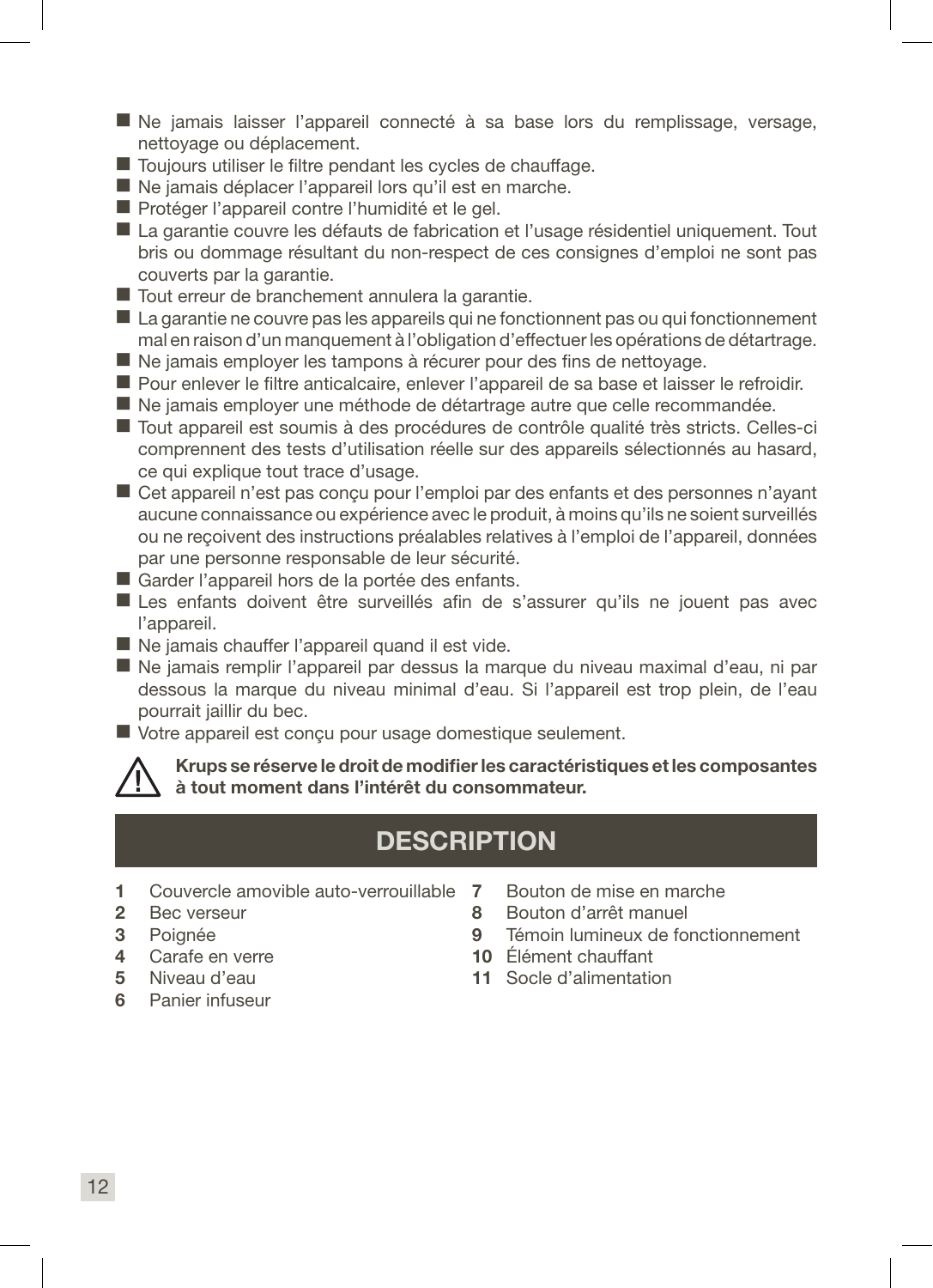## AVANT LA PREMIÈRE UTILISATION

- Enlevez tous les emballages, autocollants et accessoires divers à l'intérieur comme à l'extérieur du produit.
- Réglez la longueur du cordon en l'enroulant sous le socle. Coincez le cordon dans l'encoche.
- Faites fonctionner votre appareil de la manière suivante :
	- remplissez d'eau jusqu'au niveau maximal;
	- mettez en marche en appuyant sur le bouton (7) et attendez l'arrêt automatique de l'appareil;
	- rincez.
- Manipulez la théière avec précaution car elle peut être chaude.
- Évitez les chocs thermiques : n'éclaboussez pas et ne remplissez pas la carafe d'eau froide quand l'appareil est encore chaud.

#### MODE D'EMPLOI

- Retirez l'ensemble composé du couvercle et du panier infuseur (Fig 1), en maintenant enfoncés les boutons du couvercle (1).
- Remplissez la théière de la quantité d'eau désirée.
- Ne remplissez jamais la théière au-dessus du niveau d'eau maximal, ni en dessous du niveau minimal.
- Détachez le panier infuseur (6) du couvercle (1) en appliquant une pression sur le couvercle puis en le tournant légèrement vers la gauche.
- Disposez le thé ou la tisane dans l'infuseur (6). Pour des sachets, retirez l'étiquette en carton.

Le dosage se fait en fonction de votre goût et de la qualité du thé. À titre indicatif, nous recommandons, pour 1 litre : 1 sachet / 1 cuillerée à thé pour une boisson légère, 2 sachets / 2 cuillerées pour une boisson moyennement forte, 3 sachets / 3 cuillerées à thé pour une boisson forte.

- Remettez le couvercle en le posant sur le panier infuseur et en insérant les coches du panier dans les encoches du couvercle. Une fois le panier en place, tournez-le vers la droite et appuyez pour le verrouiller.
- Pressez les boutons du couvercle et positionnez l'ensemble dans la carafe en veillant à ce que la rondelle en bas de la tige soit bien centrée dans le trou (Fig 2).
- IMPORTANT : N'essayez jamais de positionner d'abord le panier et ensuite le couvercle sur la théière car vous risquez d'endommager les pièces en plastique. Suivez soigneusement les instructions.
- Lâchez les boutons du couvercle : celui-ci se verrouille automatiquement sur la carafe (Fig 2).
- Mettez en marche la théière à l'aide du bouton de mise en marche (7).
- L'eau est d'abord chauffée au fond de la théière puis remonte dans la pompe pour saturer les feuilles avant de s'écouler à travers l'infuseur (Fig 3).
- Au bout de 5 à 12 minutes, suivant la quantité d'eau, votre infusion est prête et le voyant lumineux s'éteint.
- Note : L'infusion peut être arrêtée manuellement pour obtenir une boisson moins chaude ou moins infusée ; pour cela, appuyez sur le bouton « 0 » (8).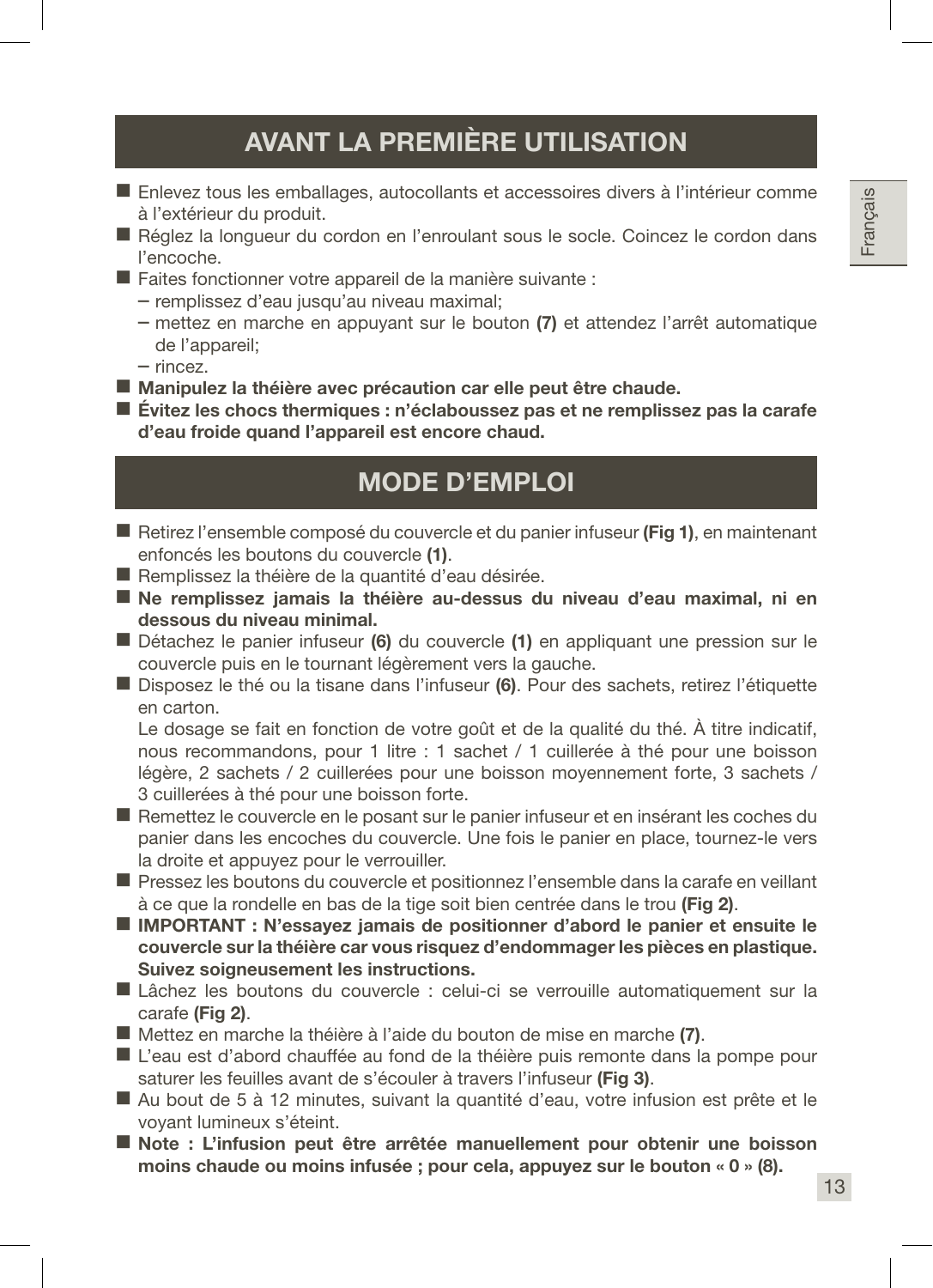#### NETTOYAGE ET ENTRETIEN

 La combinaison du tartre (calcaire) et du tanin du thé (dépôt brun) dans votre théière peut conduire à une baisse de rendement (thé moins infusé ou moins chaud).

De plus, le goût du thé a tendance à imprégner l'appareil et risque d'altérer le goût de variétés différentes que vous pourriez utiliser par la suite.

Afin d'éviter cela, il faut prendre soin de nettoyer toute la théière après chaque utilisation.

# Pour nettoyer votre théière : – Débranchez-la.

- 
- Laissez-la refroidir.
- Rincez l'intérieur de la carafe en verre à l'aide d'une éponge humide et essuyez les pièces en plastique avec un linge humide.
- Passez l'infuseur et le couvercle sous l'eau chaude en utilisant votre savon à vaisselle liquide habituel.
- Assurez-vous toujours que les connections électriques restent sèches.

■ N'UTILISEZ PAS de tampons abrasifs ou tout autre liquide abrasif, notamment sur l'élément chauffant, car cela pourrait endommager votre théière.

#### **DÉTARTRAGE**

Détartrez régulièrement votre théière, de préférence toutes les 20 à 40 utilisations, plus souvent si votre eau est très calcaire.

#### Pour détartrer votre théière :

- Utilisez du vinaigre blanc disponible en magasin :
	- Remplissez la théière avec 1/2 l de vinaigre,
	- Laissez agir 1 heure à froid,
	- Videz votre théière et rincez-la 5 ou 6 fois. Recommencez si nécessaire.
- N'utilisez jamais une autre méthode de détartrage que celle recommandée dans ce manuel d'instruction.

#### EN CAS DE PROBLÈME

- En cas de non fonctionnement, assurez-vous que :
	- votre théière a bien été branchée;
	- votre théière n'est pas entartrée;
	- les rondelles en bas de la tige de l'infuseur ne sont pas bloquées.
	- votre carafe a été remplie adéquatement; sinon, remplissez-la et appuyez de nouveau sur le bouton de mise en marche (7).
	- Si toutefois votre théière ne fonctionnait toujours pas, communiquez avec le centre de service à la clientèle KRUPS.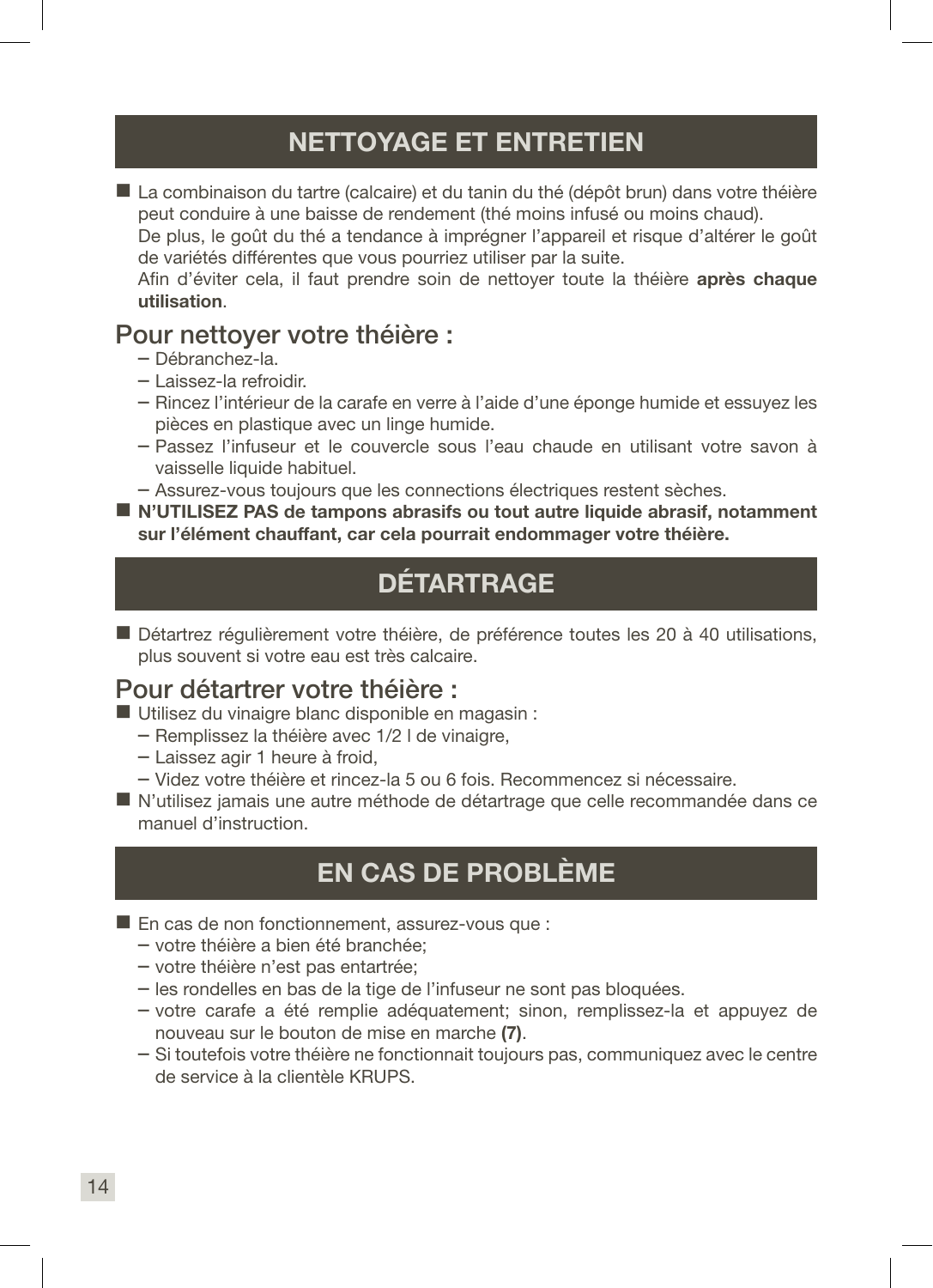#### CARACTÉRISTIQUES TECHNIQUES

- Puissance et voltage sont indiqués sur l'appareil.
- Capacité minimale : 0,3 l
- Capacité maximale : 1 l

#### PROTECTION DE L'ENVIRONNEMENT

#### Participons à la protection de l'environnement!

- Votre appareil contient de nombreux matériaux valorisables ou recyclables.
- Confiez celui-ci dans un point de collecte ou à défaut dans un centre service agréé pour que son traitement soit effectué.

#### GARANTIE DU FABRICANT



: www.krups.com

Dans le cadre de notre ferme engagement envers l'environnement, la plupart des produits Krups sont réparables durant la période de garantie et par la suite. Avant de retourner des produits défectueux à l'endroit où vous l'avez acheté, veuillez communiquer directement avec le service à la clientèle de Krups au numéro de téléphone mentionné ci-dessous, pour connaître les options de réparation. Votre aide pour soutenir l'environnement est appréciée!

#### La garantie

Ce produit est garanti par Krups pendant 2 ans contre tout défaut de fabrication ou de main-d'œuvre et ce, à partir de la date initiale de l'achat.

Cette garantie du fabricant Krups vient en complément des droits des consommateurs. La garantie du fabricant couvre tous les coûts de remise en état d'un produit reconnu défectueux pour qu'il se conforme à ses spécifications d'origine, par la réparation ou le remplacement de pièces défectueuses et la maind'œuvre nécessaire. Au choix de Krups, un produit de remplacement peut être proposé à la place de la réparation du produit défectueux. Les obligations de Krups dans le cadre de cette garantie se limitent exclusivement à cette réparation ou ce remplacement.

#### Conditions et exclusions

La garantie de Krups ne s'applique qu'aux États-Unis, au Canada et au Mexique et n'est valable que sur présentation d'une preuve d'achat. Le produit peut être déposé directement en personne, à un centre de service autorisé ou peut être adéquatement emballé et retourné par courrier recommandé (ou d'autres méthodes d'expédition similaires), à un centre de service autorisé. La liste complète des centres de service autorisés de chaque pays, ainsi que leurs coordonnées complètes, est disponible sur le site de Krups (www.krups.com) ou en appelant au numéro de téléphone approprié, tel que précisé sur la liste ci-dessous, pour obtenir l'adresse postale appropriée.

Krups ne sera pas obligée de réparer ou d'échanger un produit qui ne serait pas accompagné d'une preuve d'achat valide.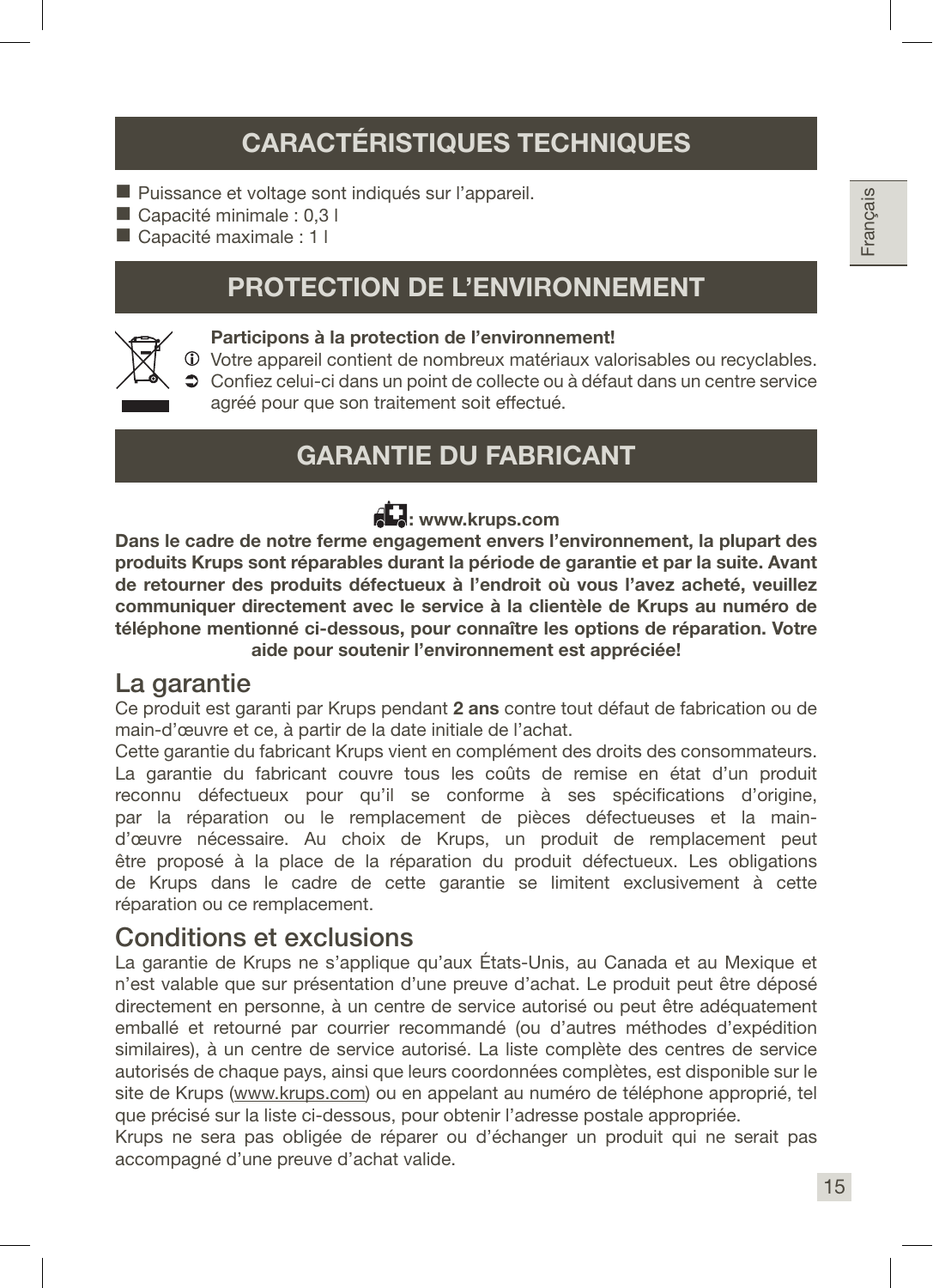Cette garantie ne couvre pas les dommages encourus à la suite d'une mauvaise utilisation, d'une négligence, du non-respect des instructions d'utilisation et d'entretien, de l'utilisation avec une alimentation électrique non conforme à celle spécifiée sur la plaque signalétique ou d'une modification ou d'une réparation non autorisée du produit. Elle n'inclut également pas l'usure normale du produit, ni l'entretien ou le remplacement de pièces de pièces d'usure, ni les cas suivants :

- utilisation d'une eau ou d'un consommable non adaptés
- entartrage (tout détartrage doit être réalisé conformément aux instructions précisées dans le mode d'emploi)
- infiltration d'eau, de poussière, d'insectes, dans le produit
- dommages mécaniques ou surcharge
- dommages ou mauvais résultats dus à un mauvais voltage ou une mauvaise fréquence
- tous accidents liés à un feu, une inondation, la foudre, etc.
- usage professionnel ou commercial
- verre ou céramique endommagé

Cette garantie ne s'applique pas aux produits trafiqués ou aux dommages encourus à la suite d'une mauvaise utilisation ou d'un mauvais entretien, aux problèmes au niveau de l'emballage effectué par son propriétaire ou d'une manutention inadéquate de la part du transporteur.

La garantie du fabricant Krups ne s'applique qu'aux produits achetés et utilisés aux États-Unis, au Canada et au Mexique. En cas d'utilisation dans un autre pays que celui de l'achat :

- a) La durée de la garantie de Krups est celle du pays d'utilisation du produit, y compris dans le cas où le produit aurait été acquis dans l'un des pays listés, avec une durée de garantie différente.
- b) La garantie de Krups ne s'applique pas en cas de non-conformité du produit aux normes locales, tels que le voltage, la fréquence électrique, le type de prise électrique ou toute autre spécification locale.
- c) Le processus de réparation du produit acheté à l'extérieur du pays d'utilisation, pourrait exiger une période de réparation supérieure aux conditions locales, si le produit n'est pas vendu par Krups dans le pays d'emploi
- d) Au cas où le produit ne serait pas réparable dans le pays d'emploi, la garantie de Krups est limitée au remplacement par un produit équivalent ou un produit alternatif de même valeur si c'est possible.

#### Droits légaux des consommateurs

Cette garantie de Krups n'affecte ni les droits légaux dont bénéficie tout consommateur, qui ne sauraient être exclus ou limités, ni les droits légaux envers le commerçant où le consommateur a acheté le produit. Cette garantie donne au consommateur des droits spécifiques et le consommateur peut par ailleurs bénéficier des droits particuliers en fonction du pays, de l'État ou de la province. Le consommateur peut faire usage de ces droits à sa discrétion exclusive.

#### Informations supplémentaires

Les accessoires, pièces d'usure et autres pièces remplaçables directement par l'utilisateur, peuvent être achetées, si elles sont disponibles localement, tel que décrit sur le site internet de Krups / www.krups.com.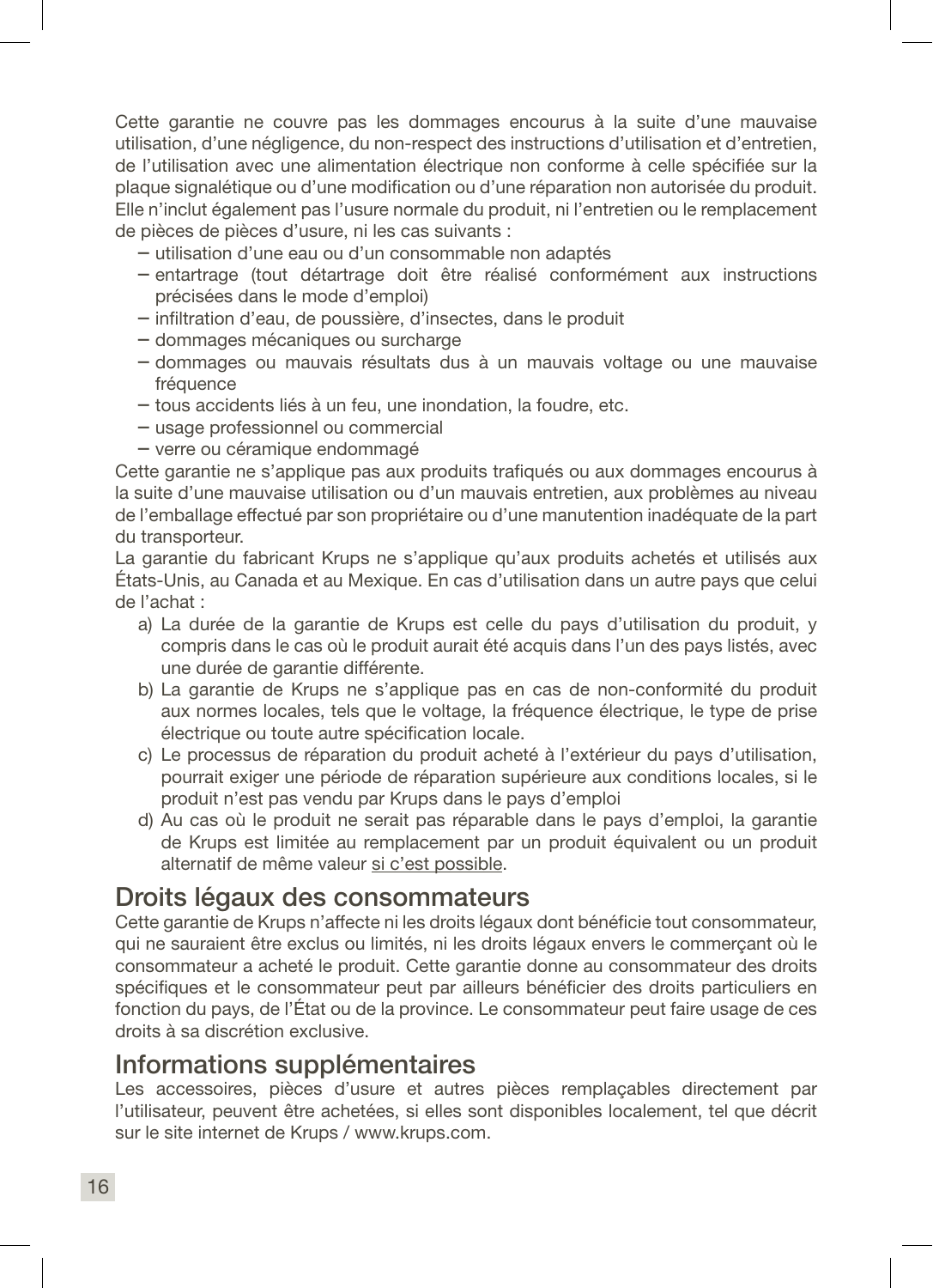| <b>CANADA</b> | <b>GROUPE SEB</b><br><b>CANADA</b><br>345 Passmore<br>Avenue<br>Toronto, ON<br><b>M1V3N8</b> | <b>MEXICO</b> | Groupe SEB<br><b>MEXICO</b><br>S.A. de C.V.<br>Goldsmith 38<br>Desp. 401<br>Col. Polanco<br><b>Delegacion Miguel</b><br>Hildalgo<br>11 560 Mexico<br>D.F. MEXICO | U.S.A. | <b>GROUPE SEB</b><br><b>USA</b><br>2121 Eden Road<br>Millville,<br>NJ 08332 |
|---------------|----------------------------------------------------------------------------------------------|---------------|------------------------------------------------------------------------------------------------------------------------------------------------------------------|--------|-----------------------------------------------------------------------------|
|               | 1-800-418-3325                                                                               |               | 01800 1128325                                                                                                                                                    |        | 800-526-5377                                                                |



Français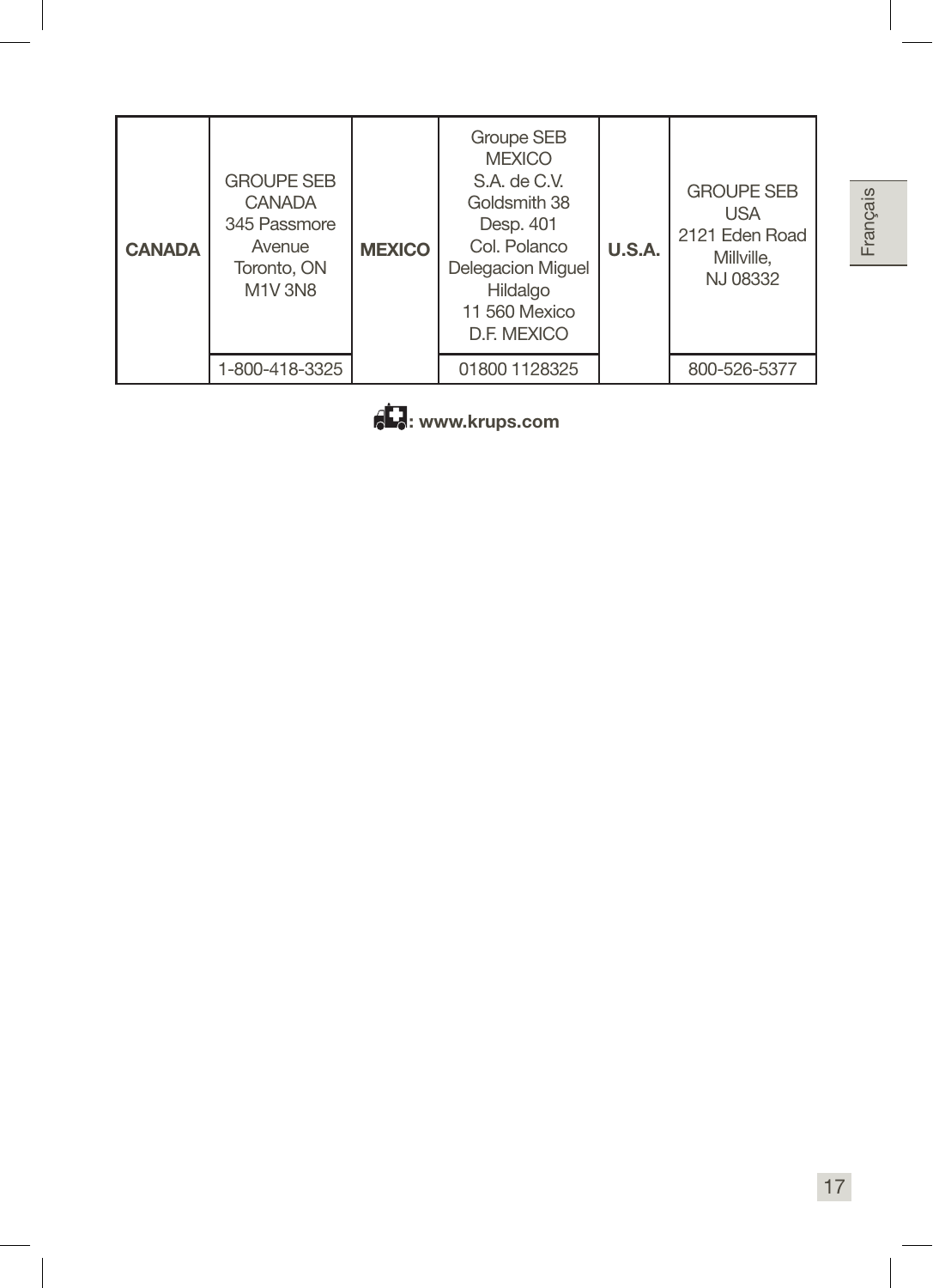# **ÍNDICE DE CONTENIDO**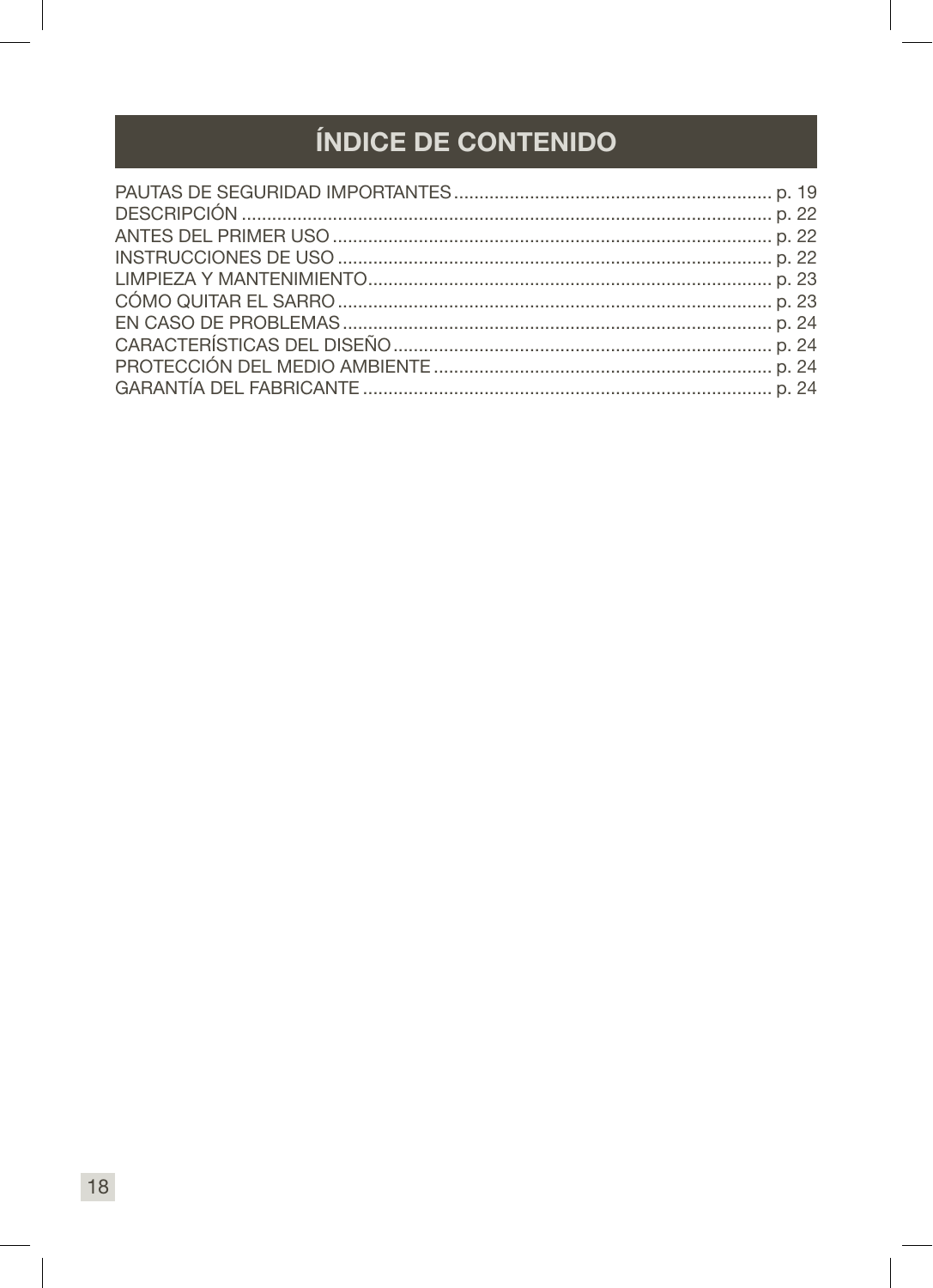#### PAUTAS DE SEGURIDAD IMPORTANTES

Cuando se utilicen aparatos eléctricos, deberán observarse siempre ciertas pautas de seguridad básicas a fin de evitar posibles riesgos de incendio, electrocución y lesiones físicas. Además, deberán tenerse en cuenta las advertencias siguientes:

- Lea todas las instrucciones que se proporcionan.
- No toque las superficies calientes del aparato. Utilice las asas o empuñaduras previstas a tal efecto.
- Para evitar posibles riesgos de incendio, electrocución y lesiones físicas, no sumerja el cable de alimentación, su enchufe o el aparato en agua ni en ningún otro líquido.
- Deberán extremarse la vigilancia cuando el aparato sea utilizado por o cerca de niños.
- Desenchufe el aparato de la toma de corriente cuando no lo esté utilizando, así como antes de limpiarlo. Espere a que el aparato se haya enfriado antes de instalar o retirar cualquiera de sus elementos o de proceder a su limpieza.
- No utilice ningún aparato cuyo enchufe o cable de alimentación esté dañado, ni si el aparato no funciona como es debido o está dañado en modo alguno. Lleve el aparato al servicio técnico autorizado más cercano para que lo examinen, reparen o ajusten según sea necesario.
- La utilización de accesorios o elementos no recomendados por el fabricante del aparato podría suponer un peligro de incendio, electrocución o provocar lesiones físicas.
- No utilice el aparato en exteriores.
- No permita que el cable de alimentación cuelgue del borde de una mesa o encimera, ni que haga contacto con superficies calientes.
- No lo coloque sobre, o cerca de una hornilla de gas o eléctrica ni en un horno aún caliente.
- Conecte siempre primero el cable de alimentación al aparato y después a la toma de corriente mural. Para desenchufar el aparato, coloque los mandos correspondientes en su posición de apagado (Off) y, a continuación, retire el enchufe de la toma de corriente mural.
- No utilice el aparato para propósitos distintos al previsto.
- Utilice únicamente el aparato para calentar agua. Nunca utilice el aparato para calentar otros líquidos.

#### CONSERVE A MANO ESTE MANUAL DE INSTRUCCIONES

- La jarra ha sido diseñada para ser utilizada únicamente con este aparato. Nunca deberá utilizarse directamente sobre una hornilla.
- No deposite la jarra caliente sobre una superficie húmeda o fría.
- No utilice la jarra si presenta grietas, desconchaduras o bien su asa está suelta o dañada en modo alguno.
- $\blacksquare$  No limpie la jarra ni el depósito utilizando limpiadores químicos, estropajos metálicos u otros materiales abrasivos.
- Su aparato deberá utilizarse siempre con su tapa cerrada, así como con la base y el filtro anti cal suministrados.
- Nunca toque el filtro o la tapa mientras dure el proceso de ebullición.
- Nunca abra la tapa mientras dure el proceso de ebullición.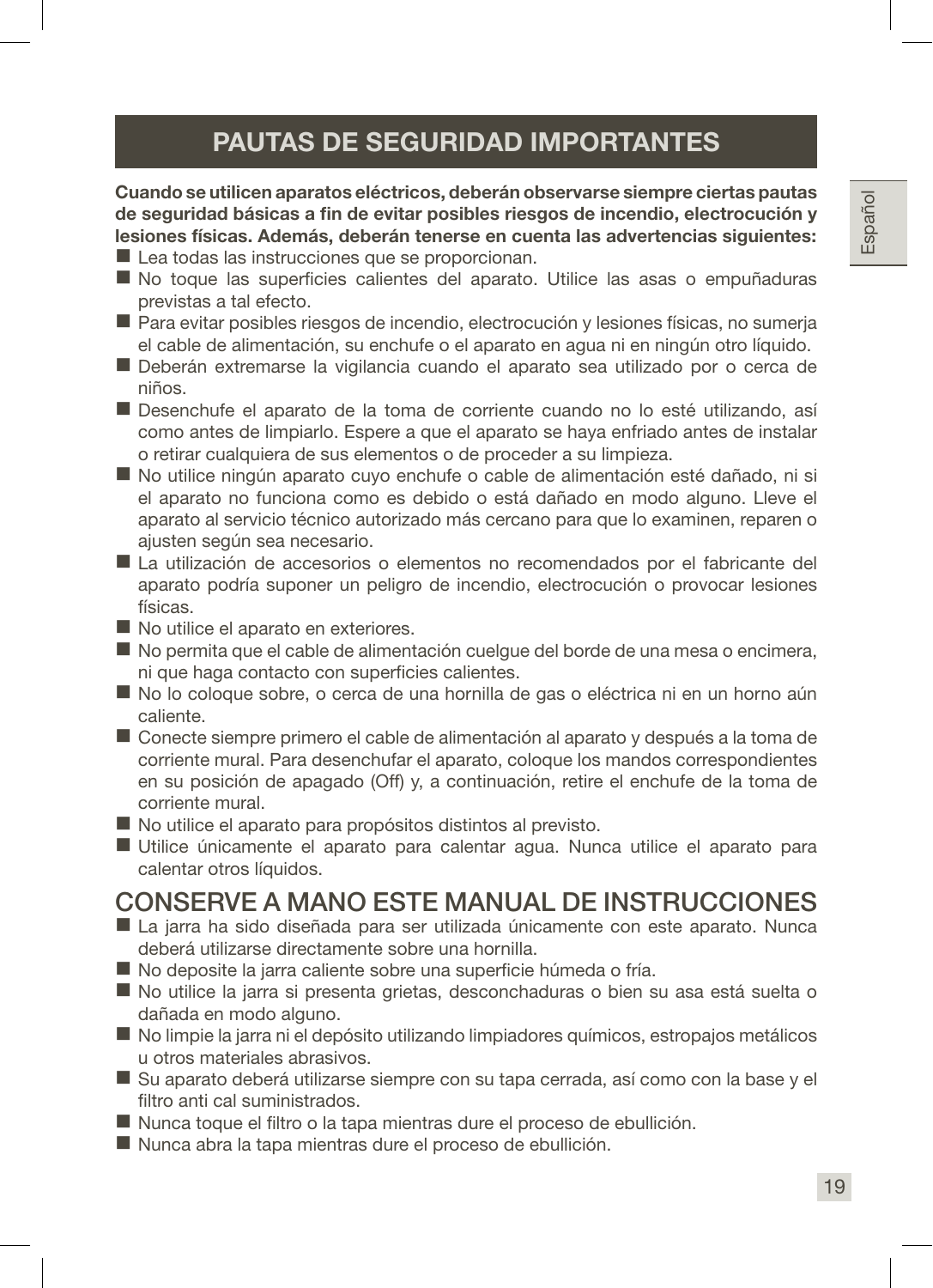Podrán producirse quemaduras si se retira la tapa durante el proceso de ebullición del agua.



Este aparato ha sido diseñado únicamente para uso doméstico. Cualquier reparación más allá de las tareas de limpieza y mantenimiento a efectuar por el usuario deberá confiarse a su servicio de asistencia técnica autorizado Krups más próximo. Visite nuestra página web www.krupsusa.com de los EE. UU. o www.krups.ca de Canadá, o bien póngase en contacto con el departamento de servicio al consumidor de su país o con su servicio de asistencia técnica más cercano. Para evitar en lo posible cualquier riesgo de incendio o electrocución, no intente desarmar el aparato. Cualquier reparación que sea necesaria deberá confiarse únicamente a un servicio de asistencia técnica autorizado Krups.

#### INSTRUCCIONES REFERENTES A LA LONGITUD DEL CABLE DE ALIMENTACIÓN SUMINISTRADO CON EL APARATO

- A. El aparato se suministra con un cable de alimentación extraíble o de escasa longitud para evitar que pueda enredarse o sea posible tropezarse con él de manera fortuita; como podría ocurrir con cables más largos.
- B. Hay disponibles cables de alimentación extraíbles de mayor longitud o alargaderas de corriente que podrán utilizarse con la debida precaución.
- C. De utilizarse un cable de alimentación extraíble de mayor longitud o una alargadera, tenga en cuenta lo siguiente:
	- 1) El amperaje de la alargadera o del cable de alimentación extraíble deberá ser como mínimo equivalente al amperaje del aparato.
	- 2) Si el aparato requiere conexión a tierra, el cable de la alargadera ha de ser de dos conductores y tierra (3 conductores).
	- 3) Todo cable de gran longitud deberá disponerse de modo que no arrastre encima ni cuelgue de una mesa o encimera, donde niños puedan tirar de él o tropezarse de manera accidental. Este aparato cuenta con un enchufe de polaridad fija (una clavija es más ancha que la otra). Para reducir el riesgo de descarga eléctrica, este enchufe está diseñado para encajar solo de una manera en una toma de corriente con toma a tierra. Si el enchufe no encaja por completo en la toma de corriente, invierta la posición del enchufe. Si aún así sigue sin encajar, póngase en contacto con un técnico electricista. No intente modificar el enchufe en modo alguno.

#### PRECAUCIONES ADICIONALES RELACIONADAS CON LA **SEGURIDAD**

- Enchufe únicamente el aparato a una toma de corriente que cuente con conexión a tierra. Compruebe que la tensión indicada en la placa de especificaciones eléctricas del aparato coincide con la de su suministro eléctrico.
- Mantenga el aparato y su cable de alimentación apartados de cualquier fuente de calor, así como de cualquier superficie húmeda o resbaladiza y de cantos afilados.
- Nunca utilice el aparato en cuartos de baño ni a proximidad de agua.
- Nunca utilice el aparato si tiene las manos o los pies húmedos.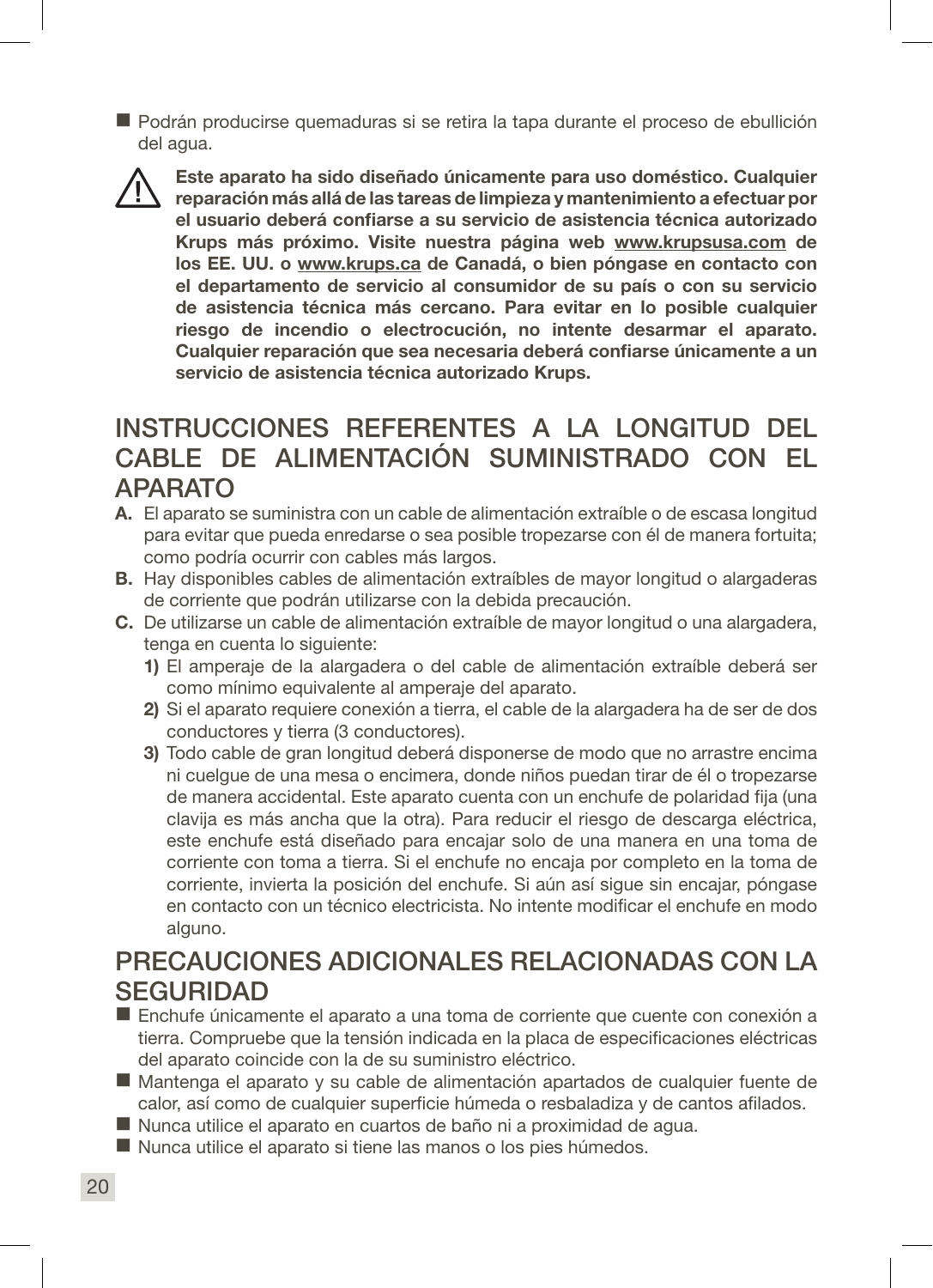- Coloque el aparato y su cable de alimentación lo más atrás posible de la encimera.
- Asegúrese siempre de desenchufar inmediatamente el cable de alimentación si observa alguna anomalía en el funcionamiento del aparato mientras lo utiliza.
- Nunca tire directamente del cable de alimentación para desenchufarlo de la toma de corriente mural.
- Manténgase siempre alerta mientras el aparato esté en funcionamiento y, en particular, tenga cuidado con el vapor que sale por la boca de vertido, ya que estará muy caliente.
- Asimismo, tenga cuidado, ya que la carcasa de acero inoxidable del aparato alcanza temperaturas muy elevadas durante su funcionamiento. Toque únicamente el asa del aparato.
- Nunca coloque su mano ni el cable de alimentación sobre los elementos calientes del aparato.
- Nunca deje el aparato conectado a su base mientras lo llena, vierte su contenido, procede a su limpieza o lo cambia de sitio.
- Utilice siempre el aparato con su filtro instalado.
- Nunca desplace el aparato mientras está funcionando.
- Proteja el aparato de entornos húmedos, así como de heladas.
- La garantía solo cubre aquellos defectos de fabricación y las averías que puedan producirse como consecuencia de una utilización normal en entornos domésticos. Cualquier otra avería o daño que pudiera resultar como consecuencia de no observar estas instrucciones de uso no estará cubierto por la garantía.
- La garantía quedará anulada si se enchufa el aparato a un suministro eléctrico inadecuado
- La garantía no cubrirá aquellas averías o anomalías que resulten de no haber descalcificado el aparato con la suficiente asiduidad.
- Nunca utilice estropajos para limpiar el aparato.
- Para extraer el filtro antical, retire el aparato de su base y espere a que se haya enfriado lo suficiente.
- Utilice únicamente el método de descalcificación recomendado.
- Todos los aparatos han sido sometidos a controles de calidad exhaustivos. Estos incluyen pruebas reales en aparatos seleccionados de manera aleatoria; de ahí que puedan observarse indicios de utilización en su nuevo aparato.
- Este aparato no ha sido diseñado para ser utilizado por niños o personas que no cuenten con la debida experiencia o no posean los conocimientos necesarios, a menos que esté supervisada o hayan recibido instrucciones referentes a su utilización por parte de una persona responsable de su seguridad.
- Mantenga el aparato fuera del alcance de niños.
- Deberán supervisarse los niños para asegurarse de que no juequen con el aparato.
- Nunca haga funcionar el aparato estando vacío.
- Nunca llene de agua el aparato por encima de la marca de nivel máximo ni por debajo de la marca de nivel mínimo. De llenarse en exceso el aparato, podría salpicar agua durante el proceso de ebullición.
- Este aparato ha sido diseñado únicamente para uso doméstico.



Krups se reserva el derecho de modificar en cualquier momento las características o los componentes de sus aparatos por el bien y la seguridad del consumidor.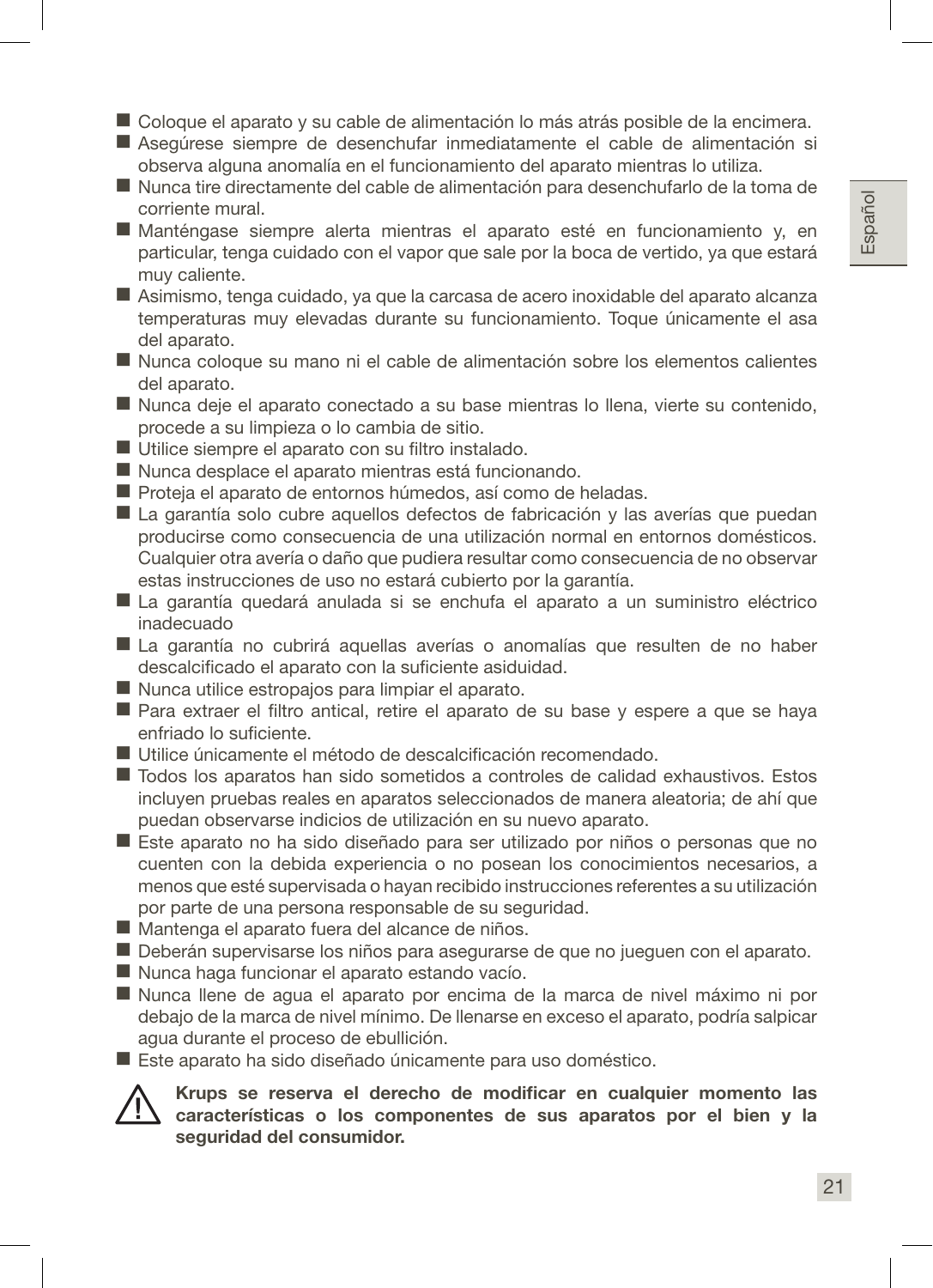## DESCRIPCIÓN

- 1 Tapa con bloqueo automático extraíble 7
- 2 Boquilla
- 3 Asa
- 4 Jarra de vidrio
- 5 Nivel de agua
- 6 Cesta de preparación
- 7 Botón de encendido
- 8 Botón de apagado manual
- 9 Luz indicadora de encendido
- 10 Superficie de calentamiento
- 11 Base eléctrica

#### ANTES DEL PRIMER USO

- Retire completamente el embalaje, las etiquetas y los accessorios del interior y exterior del producto.
- Desenrrolle el cable de alimentación de la base y elija la longitud deseada. Asegure el cable a la ranura de la base.
- Utilice el aparato de la siguiente manera:
	- Llene la jarra de vidrio con agua hasta el nivel máximo.
	- Haga funcionar el aparato con el botón de encendido (7) y espere a que el dispositivo se apague automáticamente luego de que finaliza el ciclo.
	- Vacíe la jarra.
	- Enjuague la jarra.
- Manipule la jarra con cuidado, ya que el dispositivo puede estar caliente.
- Para evitar cambios bruscos de temperatura: no salpique ni llene la jarra con agua fría cuando el dispositivo aún está caliente.

#### INSTRUCCIONES DE USO

- **P** Presione los botones del lateral de la tapa (Fig.1) para retirar la tapa y la cesta de preparación.
- Llene la jarra con la cantidad de agua deseada.
- Nunca llene la jarra por encima del nivel máximo de agua ni por debajo del nivel mínimo.
- **P**ara retirar la cesta de preparación  $(6)$  de la tapa  $(1)$ , presione la cesta suavemente hacia arriba y deslícela hacia la izquierda.
- Coloque té a granel o saquitos de té en la cesta de preparación (6). Retire los saquitos de té del envoltorio antes de colocarlos en la cesta de preparación. Se recomiendan las siguientes proporciones: utilice 1 litro de agua para 1 saquito/1 cucharada de té para un té más suave; 2 saquitos/2 cucharadas de té para un té un poco más fuerte; 3 saquitos/3 cucharadas de té para un té fuerte.
- Para colocar nuevamente la tapa, apóyela sobre la cesta de preparación y ajuste las asas superiores de la cesta en las ranuras de la tapa, luego gire la cesta hacia la derecha y tire hacia abajo para asegurarla en la posición correcta.
- Presione los botones de la tapa y coloque la varilla anexa de la tapa en el orificio inferior de la tetera; asegúrese de que la rondana que se encuentra en el extremo de la varilla se encuentre en el centro del orificio.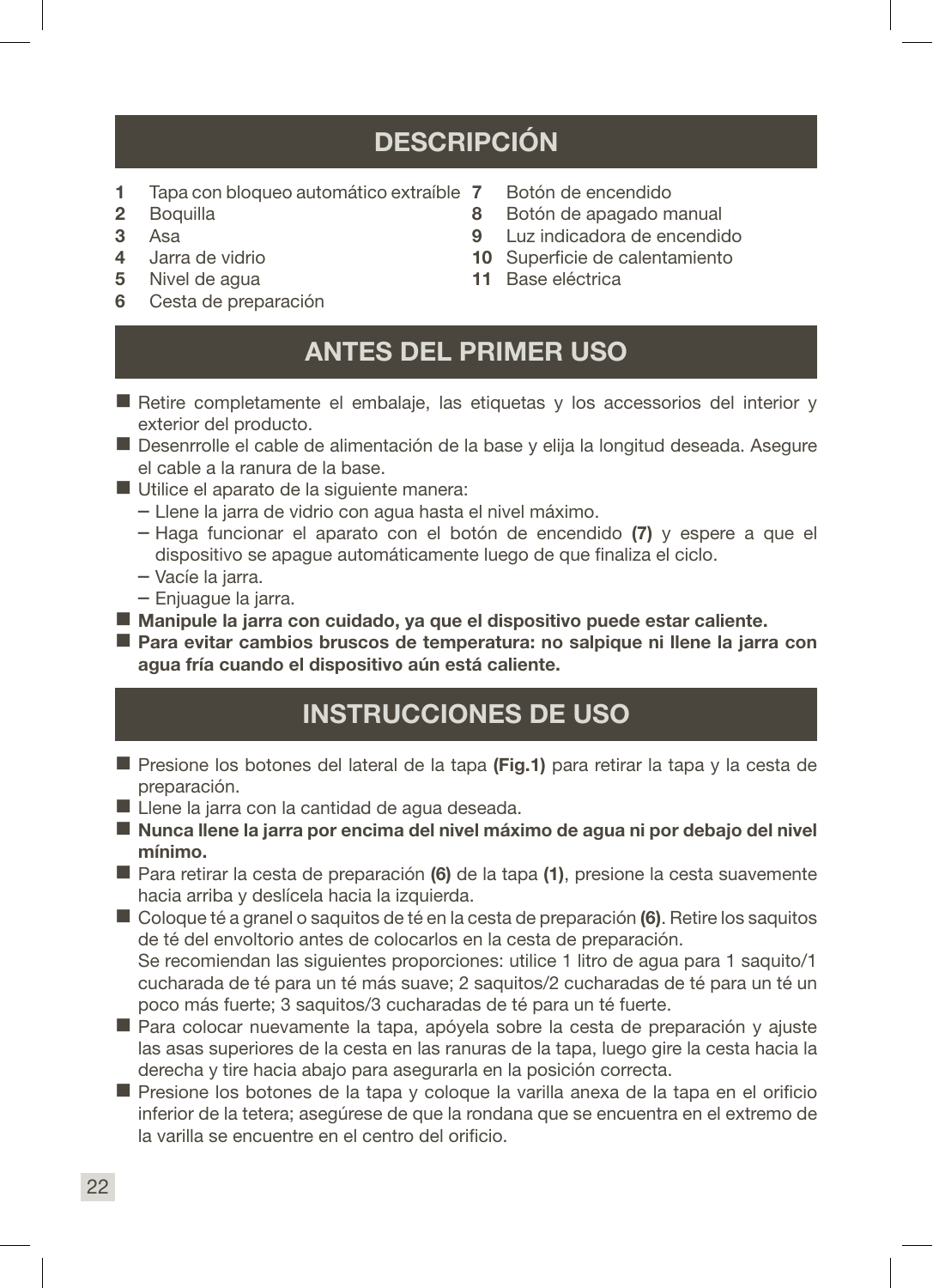- IMPORTANTE: Nunca coloque la cesta de preparación primero y luego la tapa en la tetera porque puede dañar las piezas plásticas. Siga cuidadosamente las instrucciones.
- Libere los botones de la tapa para asegurarla automáticamente a la tetera (Fig. 2).
- Para hacer funcionar el aparato, presione el botón de encendido (7).
- El agua irá hacia el fondo de la jarra y se calentará antes de subir hacia la bomba, mojar las hojas de té y luego, escurrir desde la cesta de preparación (Fig 3).
- Luego de 5 a 12 minutos, según la cantidad de agua, el té estará listo para beber y se apagará la luz.
- Nota puede detener la preparación manualmente para lograr una bebida más fría o más suave. Solo debe presionar el botón de apagado (8).

#### LIMPIEZA Y MANTENIMIENTO

■ La combinación de sales y sarro (depósito de color marrón) que se forma en la jarra puede provocar mal funcionamiento (el té no se prepara correctamente o no se calienta lo suficiente).

Además, es posible que el sabor del té cambie el gusto en el dispositivo y no permita degustar correctamente las demás variedades que prepare después.

Para evitar este problema, limpie completamente la jarra después de utilizar el dispositivo.

# **Para limpiar la jarra:**<br>
– Desenchufe el dispositivo.

- 
- Deje enfriar el aparato.
- Enjuague el interior de la tetera de vidrio con una esponja húmeda y limpie las piezas plásticas con un paño húmedo.
- Limpie la cesta de preparación y la tapa con agua caliente y el detergente que utiliza para lavar la vajilla.
- Asegúrese de no mojar las conexiones eléctricas.
- NO UTILICE esponias abrasivas ni cualquier líquido abrasivo, especialmente en el sistema de calentamiento inferior, ya que podría dañar el aparato.

### CÓMO QUITAR EL SARRO

 Quite periódicamente el sarro del aparato, preferiblemente luego de utilizar la tetera entre 20 y 40 veces. Realice este procedimiento con más frecuencia si el agua contiene mucha cantidad de sales o minerales.

#### Para quitar el sarro de la jarra:

- Utilice vinagre blanco:
	- llene la jarra con 1/2 litro de vinagre,
	- deje reposar durante 1 hora en frío,
	- vacíe la jarra y enjuáguela entre 5 y 6 veces. Repita este paso en caso de ser necesario.
- Para quitar el sarro, utilice solo el método que se indica en este manual de instrucciones.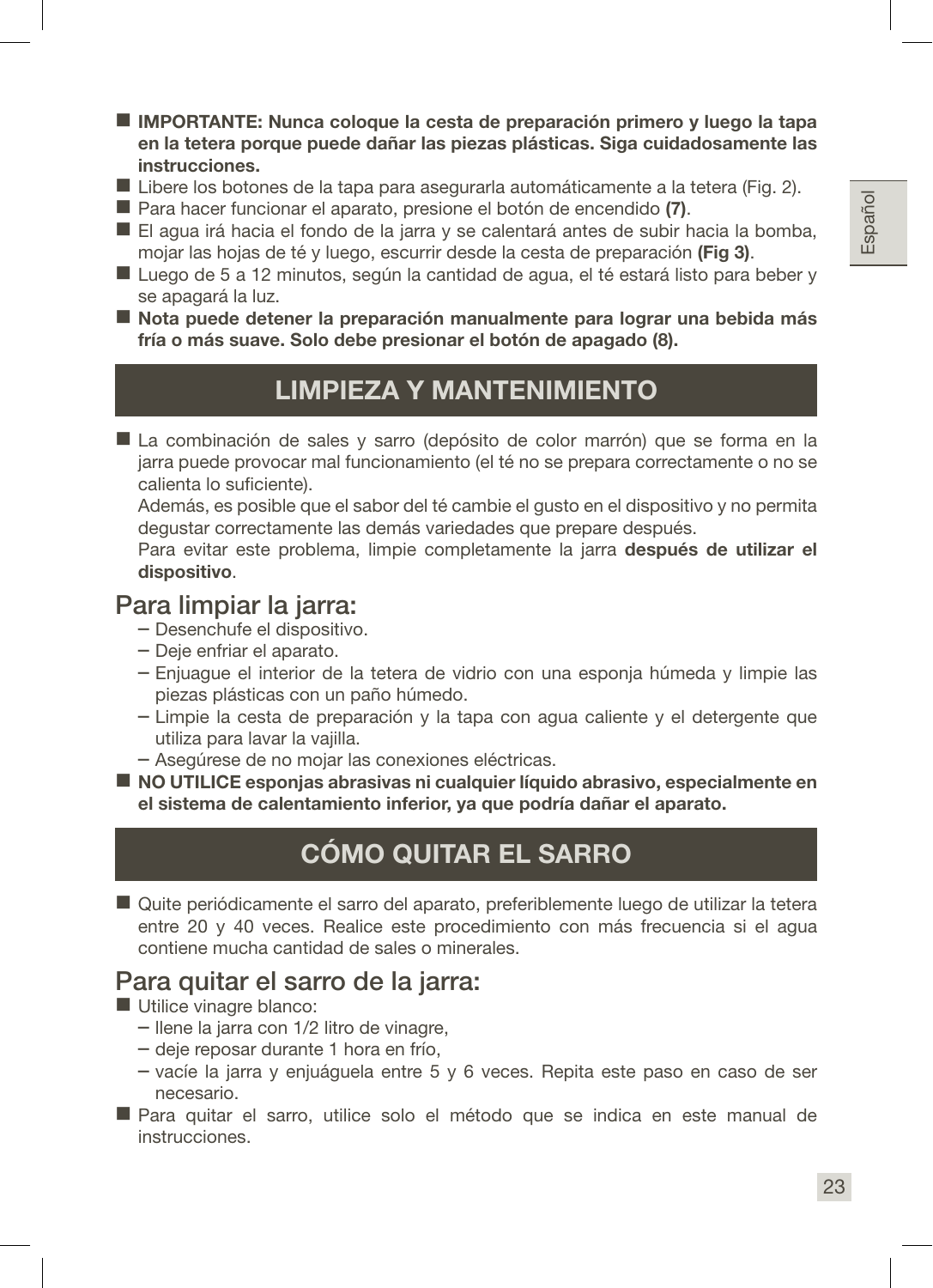#### EN CASO DE PROBLEMAS

- Si el aparato no funciona, asegúrese de controlar lo siguiente:
	- el dispositivo está conectado correctamente al enchufe;
	- el dispositivo no contiene sarro;
	- el disco en la base de la varilla de la cesta de preparación no tiene residuos que lo bloquean;
	- se llenó el dispositivo correctamente con agua. En caso contrario, vuelva a llenar con agua y luego presione el botón de encendido nuevamente.
	- Si el aparato sigue sin funcionar, comuníquese con nuestro Servicio de atención al cliente:

01 800-5054500 (México)

o con nuestro sitio Web: www.krups.com.mx

#### CARACTERÍSTICAS DEL DISEÑO

- La energía y el voltaje se indican en el dispositivo.
- Voltaie: 120V.
- Frecuencia: 60 Hz.
- Potencia: 650W.
- Capacidad mínima: 0,3 litros.
- Capacidad máxima: 1 litro.

#### PROTECCIÓN DEL MEDIO AMBIENTE



#### ¡Ayudemos a proteger el medio ameiente!

- El dispositivo contiene muchos materiales reciclables o recuperables.
- Lleve el aparato a un centro de reciclaje de residuos local.

#### GARANTÍA DEL FABRICANTE

#### : www.krups.com

Comprometidos fuertemente con el medio ambiente, la mayoría de los productos Krups son reparables durante y posteriormente al periodo de garantía, Antes de regresar cualquier producto al sitio de venta, por favor llame directamente a servicios al consumidor de Krups, para conocer las opciones de reparación, al número indicado abajo. Apreciamos su ayuda para preservar el medio ambiente!

#### Garantía

Krups garantiza este producto por 2 años contra cualquier defecto de fabricación tanto en materiales como en mano de obra, a partir de la fecha de compra.

La garantía del fabricante Krups, es un beneficio extra que no afecta los derechos legales del consumidor.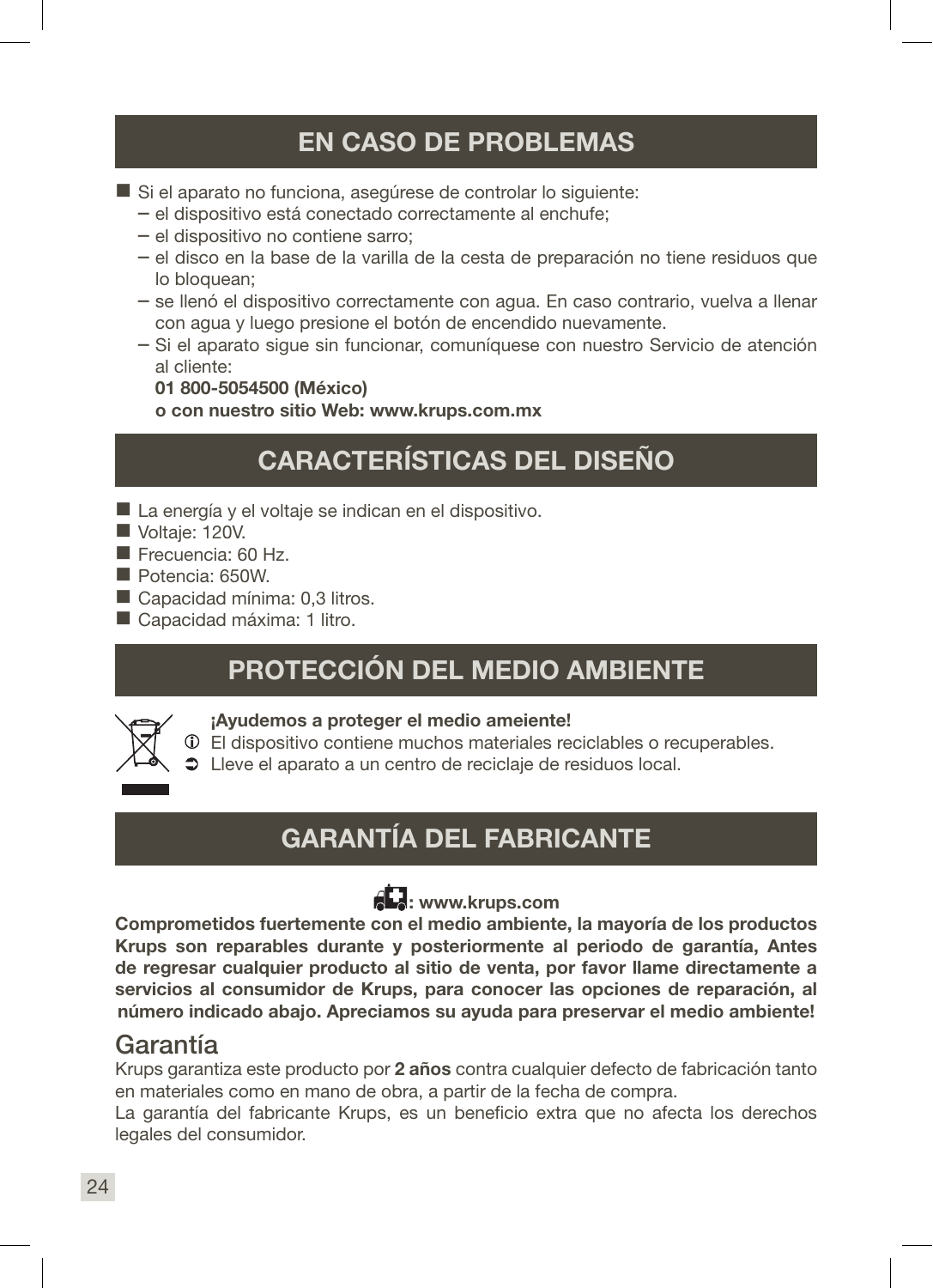Español

La garantía Krups cubrirá todos los gastos relacionados con la reparación de los productos defectuosos hasta que cumplan con sus especificaciones originales, mediante la reparación o reemplazo de cualquier pieza defectuosa y la mano de obra necesaria para ello. A criterio de Krups, en lugar de la reparación, podría hacer cambio de producto. Incluyendo los gastos de transportación en México razonablemente erogados para el cumplimiento de esta garantía, exclusivamente para aquellos sitios donde no se cuente con un centro de servicio autorizado.

La única obligación de Krups y su exclusiva determinación bajo esta garantía se limita a la reparación o reemplazo del producto.

#### Condiciones y exclusiones

La garantía Krups, aplica solamente en Estados Unidos de Norteamérica, Canadá y México, y serà válida solamente con la presentación del comprobante de compra. El producto puede ser llevado directamente a un centro de servicio autorizado, o debidamente empacado y devuelto, mediante servicio de mensajería autorizada (o servicio de paquetería equivalente), al centro de servicio autorizado de Krups. Detalles y dirección completa de los centros de servicio autorizados de cada país, se encuentran listados en la dirección electrónica de Krups (www.krups.com) o bien llamando al nùmero telefónico de cada país indicado abajo, para solicitar la dirección correspondiente.

Krups no está obligado a reparar o reemplazar ningún producto el cual no sea acompañado de su comprobante de compra.

Esta garantía no cubre ningún daño que pudiera ocurrir como resultado de mal uso, negligencia, o no haber seguido las instrucciones de uso establecidas por Krups, uso de corriente o voltaje diferente al indicado en el producto, o una modificación o reparación no autorizada del mismo. Tampoco cubre el desgaste o deterioro normal del producto, ni el reemplazo de componentes consumibles, ni lo siguiente:

- uso de tipo incorrecto de agua
- sarro (la eliminación de sarro (residuos calcáreos) deberá ser llevada a cabo de acuerdo a las instrucciones de uso)
- ingreso de agua, polvo o insectos al interior del producto
- daños mecánicos, sobrecargas
- uso comercial o profesional
- daños en componentes de vidrio o cerámicos en el producto

Esta garantía no aplica a ningún producto si ha sido intervenido, o presenta daños derivados de uso o cuidado incorrecto, mal empacado por el propietario o mal manejo por parte del servicio de paquetería.

La garantía Krups, aplica solo a los productos comprados en Estados Unidos de Norteamérica, Canadá y México, cuando un producto es comprado en un país y usado en otro diferente:

- a) La duración de la garantía Krups es la correspondiente al país donde se utilice el producto, aún cuando la duración de la garantía donde haya sido comprado el producto dentro de los paìses listados, sea diferente.
- b) La garantía Krups no aplica en caso de no conformidad del producto comprado

| FECHA DE COMPRA: |
|------------------|
|                  |
|                  |
|                  |
|                  |